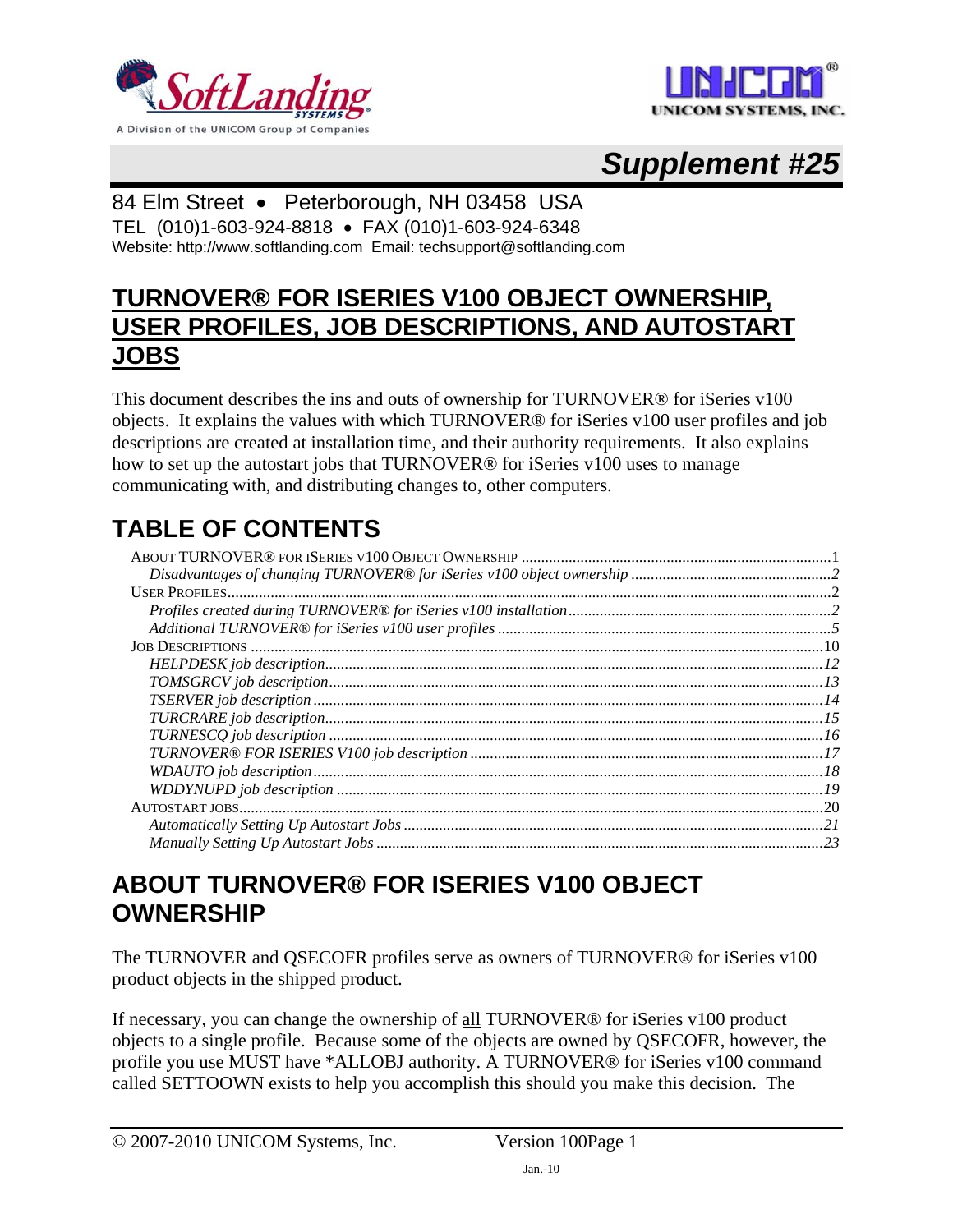<span id="page-1-0"></span>command checks the product library for a data area called TURNOWNER to retrieve the name of the user profile you want to designate (if other than \*DEFAULT). You must create the data area and initialize it with the user profile value you want to use, before you execute the command. **Contact UNICOM Systems, Inc. Technical Support before you attempt to run this command, to get the information you need for correctly creating the data area.**

# <span id="page-1-1"></span>**Disadvantages of changing TURNOVER® for iSeries v100 object ownership**

- 1. Additional upgrade steps. Every time you upgrade your TURNOVER® for iSeries v100 software, you must reset the ownership of your TURNOVER® for iSeries v100 product objects by re-running the SETTOOWN command.
- 2. Increased security risk. The profile you use must have \*ALLOBJ authority to perform the functions necessary on the system. It is unnecessary to create another profile if QSECOFR already exists. The more high-capability profiles you have to protect from unauthorized access, the higher your security risk.
- 3. Authority issues. Our authority programs explicitly grant user profile TURNOVER \*ALL authority to all of our objects. Even if you decide to change TURNOVER® for iSeries v100 object ownership to another profile, you cannot remove the TURNOVER profile from your system to reduce the number of high risk profiles, because TURNOVER needs to be able to update its own files.

# <span id="page-1-2"></span>**USER PROFILES**

TURNOVER® for iSeries v100 uses a set of user profiles to perform different kinds of work. Most of these profiles are created for you during TURNOVER® for iSeries v100's installation process; the rest you must create when you decide to configure the TURNOVER® for iSeries v100 features that require them.

The profiles listed here are created with the minimum requirements necessary to do the work for which they are used.

# <span id="page-1-3"></span>**Profiles created during TURNOVER® for iSeries v100 installation**

TURNOVER® for iSeries v100's first-time installation process for development computers creates the TURNOVER, TSERVER, TURNESCQ, and TOMSGRCV user profiles.

Values that are NOT listed in the following user profile attribute lists accept the CRTUSRPRF command keyword defaults.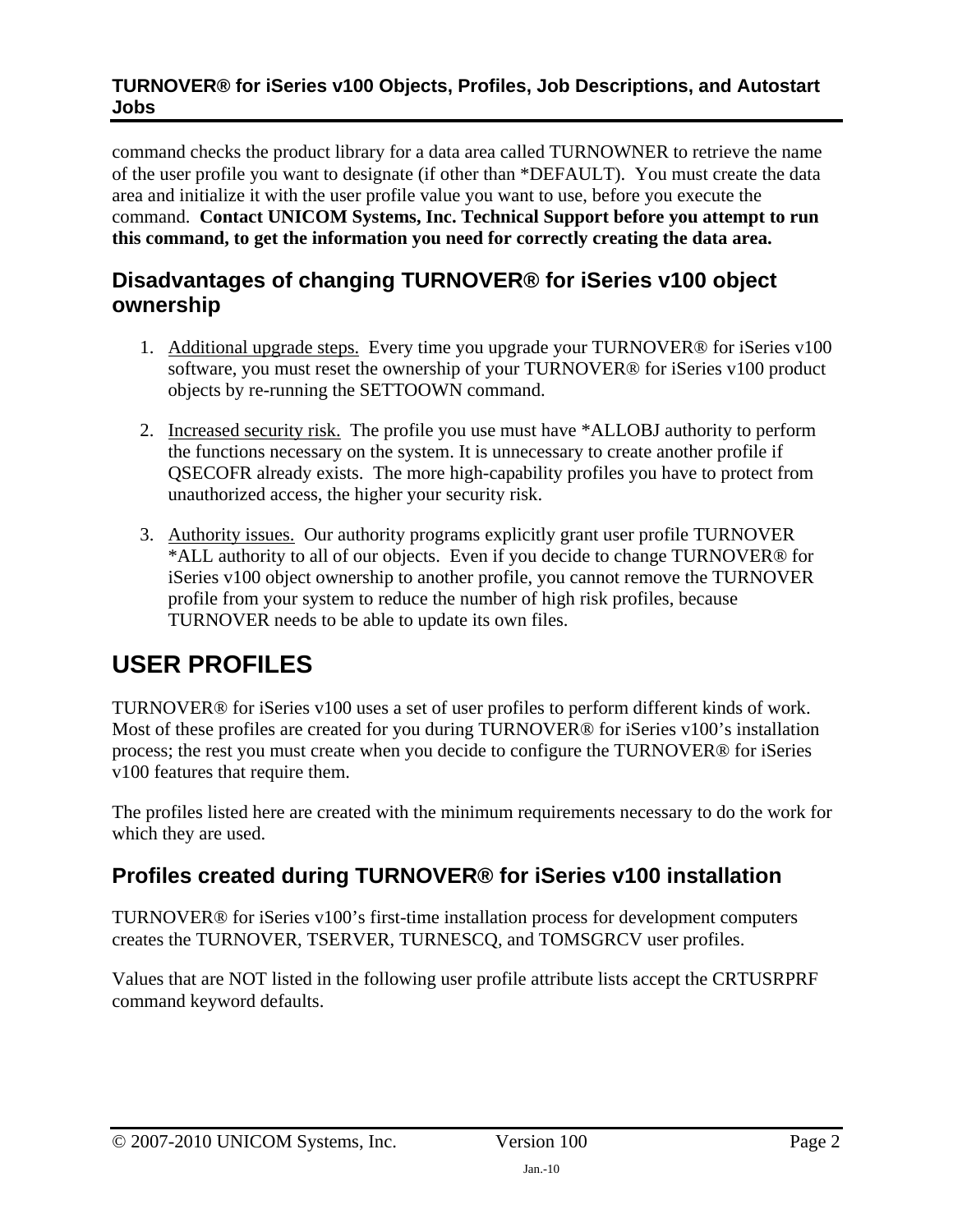# **The TURNOVER profile**

The TURNOVER profile is created with these attributes:

| <b>Attribute</b> | Value                    |
|------------------|--------------------------|
| <b>USRPRF</b>    | <b>TURNOVER</b>          |
| <b>PASSWORD</b>  | &PASSWORD                |
| <b>USRCLS</b>    | *SYSOPR                  |
| <b>CURLIB</b>    | &PRDI IB                 |
| <b>INLPGM</b>    | &PRDLIB/TOINIT           |
| <b>INLMNU</b>    | *SIGNOFF                 |
| <b>LMTCPB</b>    | *NO                      |
| <b>TEXT</b>      | 'TURNOVER Administrator' |
| <b>SPCAUT</b>    | *JOBCTL *SPLCTL          |
| <b>OUTQ</b>      | &PRDLIB/TURNOVER         |

The TURNOVER profile is used by your TURNOVER® for iSeries v100 administrator to configure the TURNOVER® for iSeries v100 product.

## **UNICOM Systems, Inc. WARNING!**

Limit access to the TURNOVER user profile. Any user who has access to this profile can delete and modify TURNOVER® for iSeries v100 product objects – accidentally or otherwise.

# **The TSERVER profile**

The TSERVER user profile is created with these attributes:

| <b>Attribute</b> | Value                         | <b>Attribute</b> | Value                 |
|------------------|-------------------------------|------------------|-----------------------|
| <b>USRPRF</b>    | <b>TSERVER</b>                | <b>PRTDEV</b>    | *WRKSTN               |
| <b>PASSWORD</b>  | *NONE                         | <b>OUTQ</b>      | *WRKSTN               |
| <b>PWDEXP</b>    | *NO                           | <b>ATNPGM</b>    | *SYSVAL               |
| <b>STATUS</b>    | *ENABLED                      | <b>SRTSEQ</b>    | *SYSVAL               |
| <b>USRCLS</b>    | *SECOFR                       | <b>LANGID</b>    | <i><b>*SYSVAL</b></i> |
| <b>ASTLVL</b>    | *SYSVAL                       | <b>CNTRYID</b>   | <i><b>*SYSVAL</b></i> |
| <b>CURLIB</b>    | *CRTDFT                       | <b>CCSID</b>     | <i><b>*SYSVAL</b></i> |
| <b>INLPGM</b>    | *NONE                         | <b>USROPT</b>    | *NONE                 |
| <b>INLMNU</b>    | *SIGNOFF                      | <b>UID</b>       | *GEN                  |
| <b>LMTCPB</b>    | *NO                           | <b>GID</b>       | *NONE                 |
| <b>TEXT</b>      | 'TURNOVER Client/Server Jobs' | <b>HOMEDIR</b>   | *USRPRF<br>*EXCLUDE   |
| <b>SPCAUT</b>    | *ALLOBJ *JOBCTL *SPLCTL       | AUT              |                       |
| <b>GRPPRF</b>    | *NONE                         |                  |                       |
| <b>OWNER</b>     | *USRPRF                       |                  |                       |

The TSERVER profile is needed only for the TURNOVER® for iSeries v100 Client/Server applications to work (the profile does NOT apply to the Eclipse-based TURNOVER® for iSeries v100 Client or WDSC plug-ins). This profile requires \*ALLOBJ authority because it both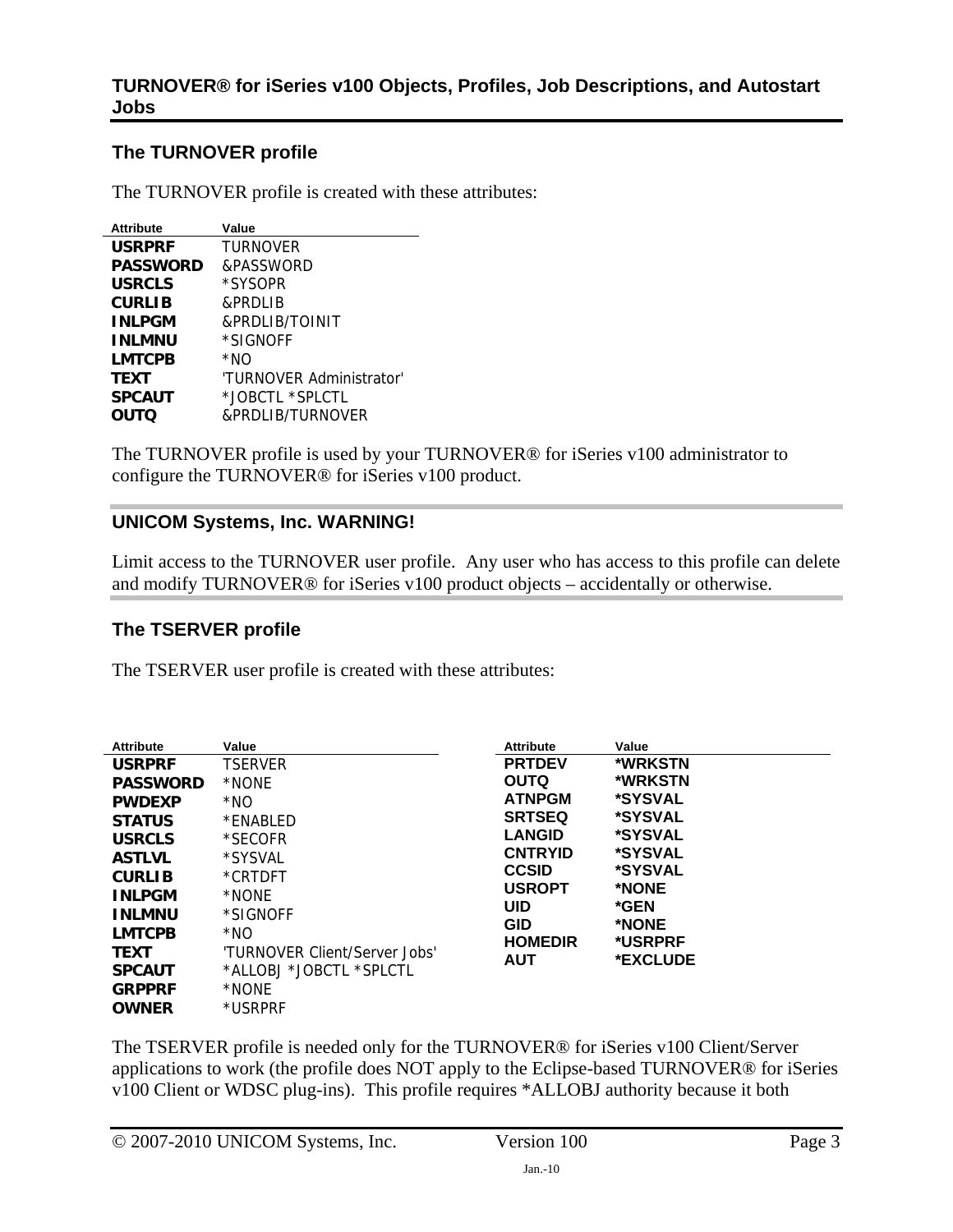validates the credentials of any user who requests a TURNOVER® for iSeries v100 Client/Server connection, and starts jobs for validated users. Without \*ALLOBJ authority, this profile would have to have \*USE authority to every user profile on your system that might request a TURNOVER® for iSeries v100 Client/Server connection.

# **Notes:**

- 1. Because this profile creates jobs, it must have \*ALLOBJ authority and it must remain enabled.
- 2. The TSERVER profile's password is set to \*NONE, so users cannot sign on as user TSERVER.
- 3. This profile is not created for you during the remote installation process. If you require it on remote TURNOVER® for iSeries v100 computers, you must use option 2 on the TURNOVER $@$  for iSeries v[1](#page-3-0)00 Setup Menu<sup>1</sup> to create it.

<span id="page-3-1"></span>If you are not using TURNOVER® for iSeries v100 Client/Server applications, then you can delete the TSERVER profile; it has no other use.

<span id="page-3-0"></span><sup>&</sup>lt;sup>1</sup> To access the TurnOver Setup Menu from outside of TurnOver, type **GO** *PRODLIB*/TOSETUP on a command line, where *PRDLIB* is the name of your TurnOver product library.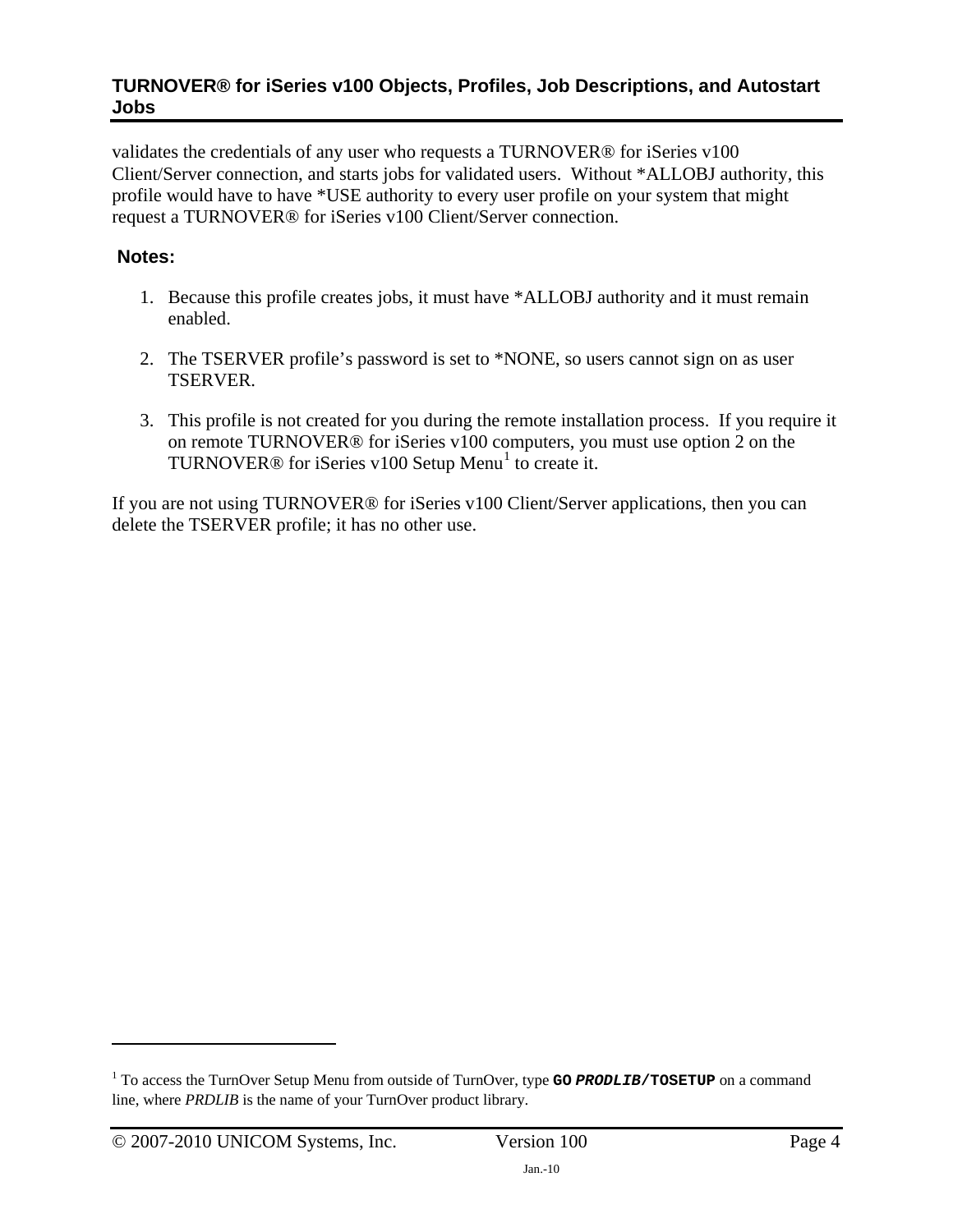# <span id="page-4-0"></span>**The TOMSGRCV profile**

The TOMSGRCV user profile is created with these attributes:

| Attribute       | Value                                    |
|-----------------|------------------------------------------|
| <b>USRPRF</b>   | <b>TOMSGRCV</b>                          |
| <b>PASSWORD</b> | *NONF                                    |
| <b>TEXT</b>     | 'TURNOVER Confirmation Message Receiver' |

TURNOVER® for iSeries v100 uses this user profile to receive form processing and confirmation messages on the development system, from both local and remote systems. Note that this profile's password is set to \*NONE, so that users cannot sign onto your system as user TOMSGRCV.

# **The TURNESCQ profile**

The TURNESCQ user profile is created with these attributes:

| Attribute       | Value                                       |
|-----------------|---------------------------------------------|
| <b>USRPRF</b>   | TURNESCO                                    |
| <b>PASSWORD</b> | *NONF                                       |
| <b>TEXT</b>     | 'TURNOVER Project Escalation Queue Profile' |

TURNOVER® for iSeries v100 uses the TURNESCQ profile on Development copies of TURNOVER® for iSeries v100, to perform project escalation and associated messaging.

 Note that this profile's password is set to \*NONE, so that users cannot sign onto your system as user TURNESCQ.

# <span id="page-4-1"></span>**Additional TURNOVER® for iSeries v100 user profiles**

If you decide to use TURNOVER® for iSeries v100's Integrated File System (IFS) support or FTP distribution features, you *might* need to create some additional user profiles for those features to use. In some cases, already-existing profiles can be used.

Complete information and instructions for TURNOVER® for iSeries v100's IFS object management features, and for creating the profiles necessary for using them, is in the *Managing IFS Objects Using TURNOVER<sup>®</sup> for iSeries v100* **guide. The guide is available on your** TURNOVER® for iSeries v100 Documentation and Client Software CD or on the Technical Library page of our [TurnOver Support Site.](https://support.softlanding.com/)

# **IFS Adopted Authority User**

You can set up TURNOVER<sup>®</sup> for iSeries v100 so that, when it is promoting files that reside in your iSeries' IFS, it will adopt the authority of a specific user profile.

You identify this user profile by providing its name in the *IFS Adopted Authority User* field in TURNOVER® for iSeries v100's global defaults (Main Menu option 8, then option 5). The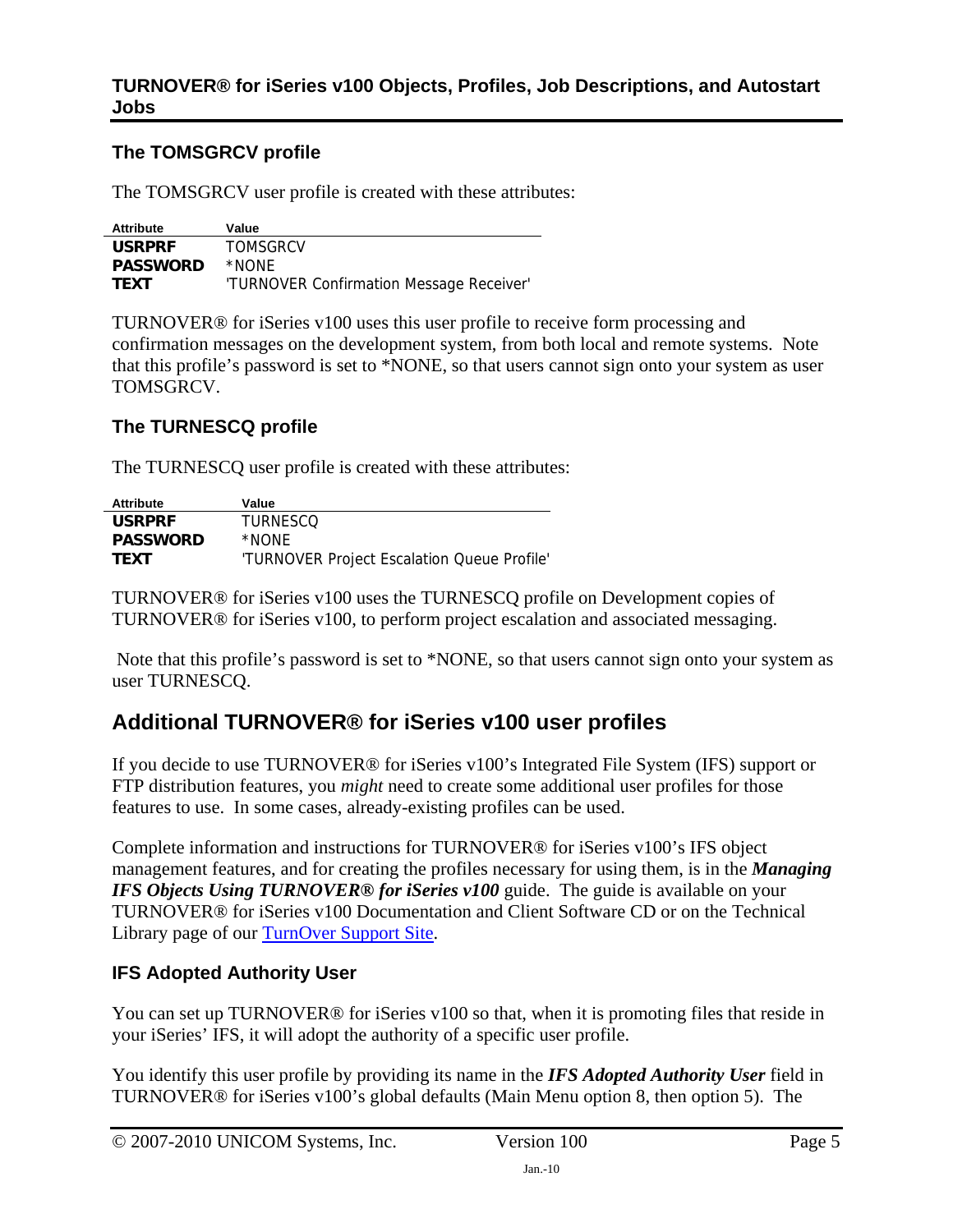default name is TURNIFS, but this profile is NOT shipped with TURNOVER® for iSeries v100; you must create it.

# **The TURNIFS profile**

Create your TURNIFS user profile with these suggested attributes:

| <b>Attribute</b> | Value                                        |
|------------------|----------------------------------------------|
| <b>USRPRF</b>    | <b>TURNIFS</b>                               |
| <b>PASSWORD</b>  | *NONE if managing IFS objects only; a        |
|                  | password is required for managing QNTC       |
|                  | objects or if the TURNOVER mail daemon       |
|                  | also uses the TURNIFS profile. (See          |
|                  | INLMNU.)                                     |
| <b>TEXT</b>      | 'TURNOVER IFS Adopted Authority User'        |
| <b>INLMNU</b>    | *SIGNOFF if you are using features for       |
|                  | which this profile requires a password. (See |
|                  | PASSWORD.)                                   |
| <b>SPCAUT</b>    | *ALLOBJ (See Note, below.)                   |
| <b>USRCLS</b>    | *SECOFR - if SPCAUT is not *ALLOBJ (See      |
|                  | Note, below.)                                |

**The profile must either have \*ALLOBJ special authority, OR be a member of the \*SECOFR user class, OR have appropriate authority for the specific IFS objects that TURNOVER® for iSeries v100 will manage.**

# **UNICOM Systems, Inc. RECOMMENDS**

Without either \*ALLOBJ authority OR \*USE authority to all necessary user profiles, a profile may not be able to manage an IFS object's primary group profile or its owner. We strongly recommend that you read IBM's knowledge base document number 18314911, titled *IFS Authority Considerations*, when you are preparing to configure TURNOVER® for iSeries v100 for managing objects that are stored in your IFS directories.

# **QNTC Adopted Authority User**

You can set up TURNOVER<sup>®</sup> for iSeries v100 so that, when it is promoting files stored in the /QNTC file system, it adopts the authority of a specific user profile that you create. (The QNTC file system on an iSeries allows the iSeries computer to access shared directories on computers in a Windows network.)

You identify this user profile by providing its name in the *QNTC Adopted Authority User* field in TURNOVER® for iSeries v100's global defaults (Main Menu option 8, then option 5).

The TURNOVER® for iSeries v100 Mail Daemon also uses this profile (see page [9](#page-8-0), and read TURNOVER® for iSeries v100 Supplement #52).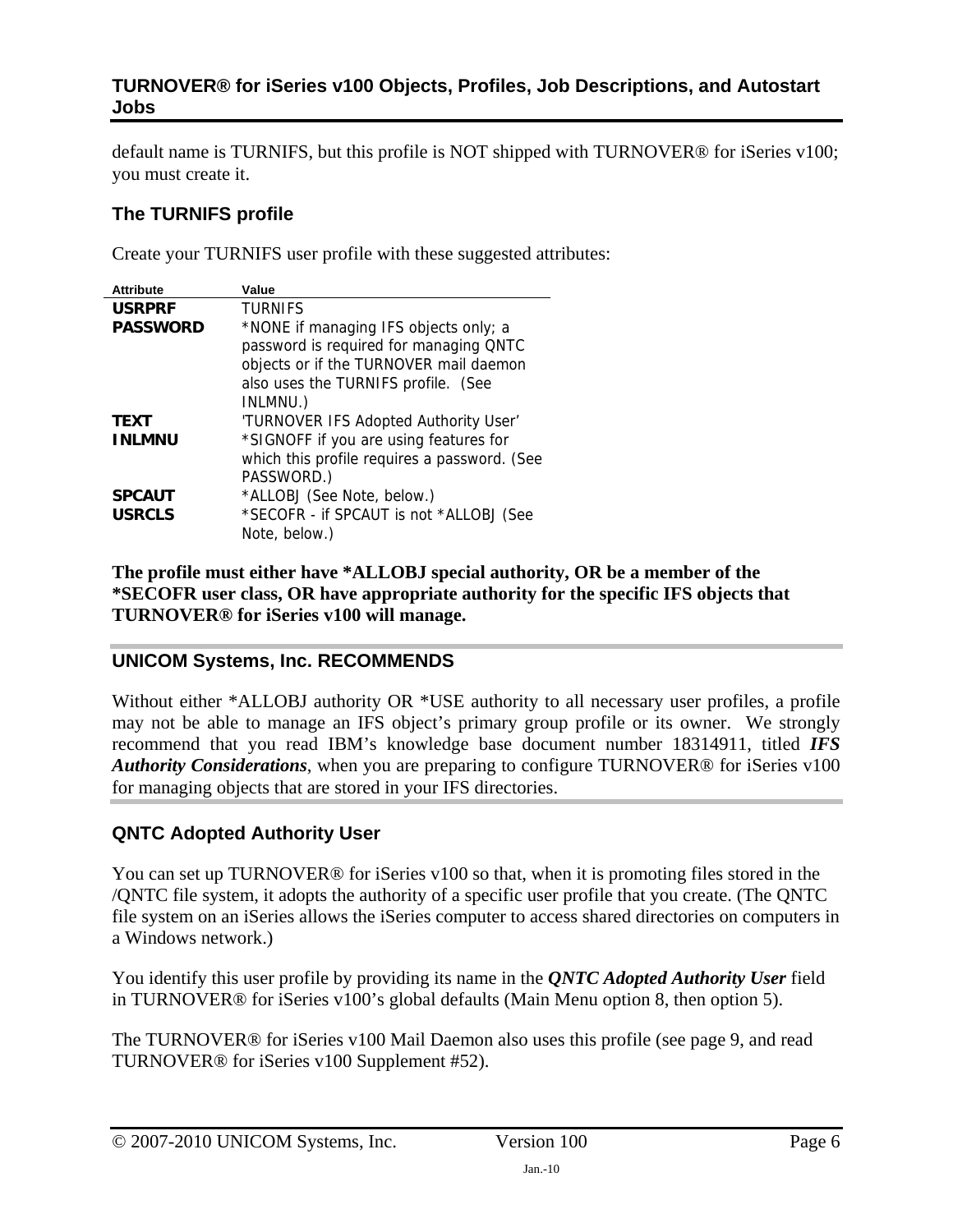A Windows domain user with the same name and password must be defined to your Windows network, and this profile must have authority for the Windows share as well as the appropriate directories within.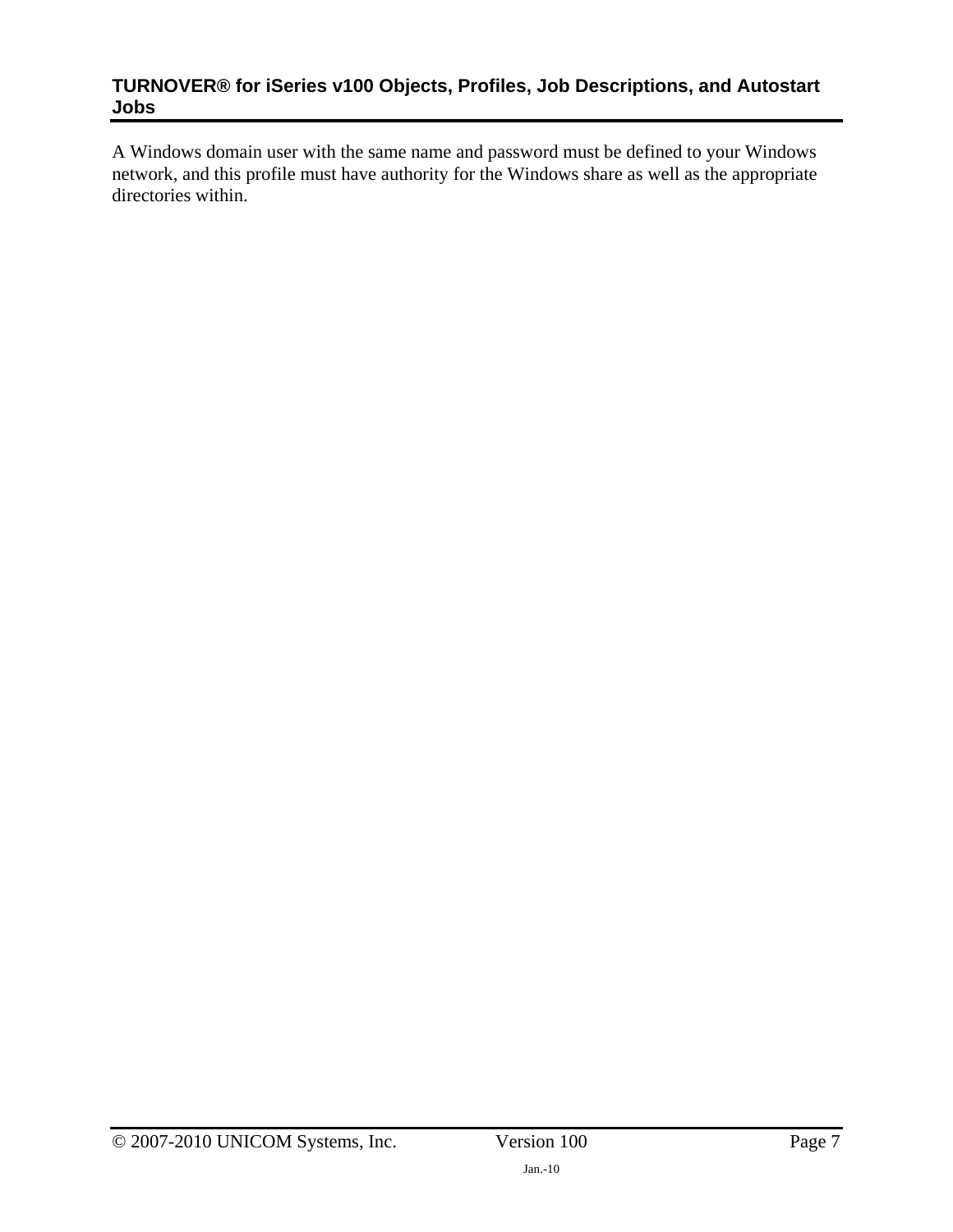#### **UNICOM Systems, Inc. RECOMMENDS**

We recommend that you use the same profile for your *QNTC Adopted Authority User* as you use for your *IFS Adopted Authority User*, and assign it (and its Windows counterpart) any specific IFS and QNTC share and directory permissions it will need. This is because all TURNOVER® for iSeries v100 IFS object archiving – regardless of which file system the objects originate from – occurs in the IFS root, requiring the IFS profile. By giving the IFS profile the QNTC-related authorities it needs and specifying it as your *QNTC Adopted Authority User*, you avoid creating an additional user profile that is essentially identical to another profile that is already in use.

Again, refer to IBM's knowledge base article number 18314911 to locate additional information about the implications of IFS authority settings.

## **User Profile for FTP**

TURNOVER® for iSeries v100 uses this user profile on the target computer, when performing FTP distributions.

You identify this user profile when overriding a system's network distribution method to use the \*FTP method (Distribution Menu option 6).

Your FTP user profile does not require any special authorities. It can be any user profile on the target computer that has sign-on capability and sufficient authority on that computer for creating save files, and issuing commands. We recommend the following settings:

| <b>Attribute</b> | Value                       |
|------------------|-----------------------------|
| <b>USRPRF</b>    | TURNFTP                     |
| <b>PASSWORD</b>  | YourN alidPWD               |
| <b>PWDEXP</b>    | *NO                         |
| <b>STATUS</b>    | *FNABI FD                   |
| <b>USRCLS</b>    | *SECOFR                     |
| <b>ASTLVL</b>    | *SYSVAL                     |
| <b>CURLIB</b>    | *CRTDFT                     |
| <b>INLPGM</b>    | *SIGNOFF                    |
| <b>INLMNU</b>    | *SIGNOFF                    |
| <b>LMTCPB</b>    | *NO                         |
| TEXT             | 'TURNOVER FTP Distribution' |
| <b>GRPPRF</b>    | <b>*NONE</b>                |
| <b>OWNER</b>     | *USRPRF                     |

**UNICOM Systems, Inc. RECOMMENDS**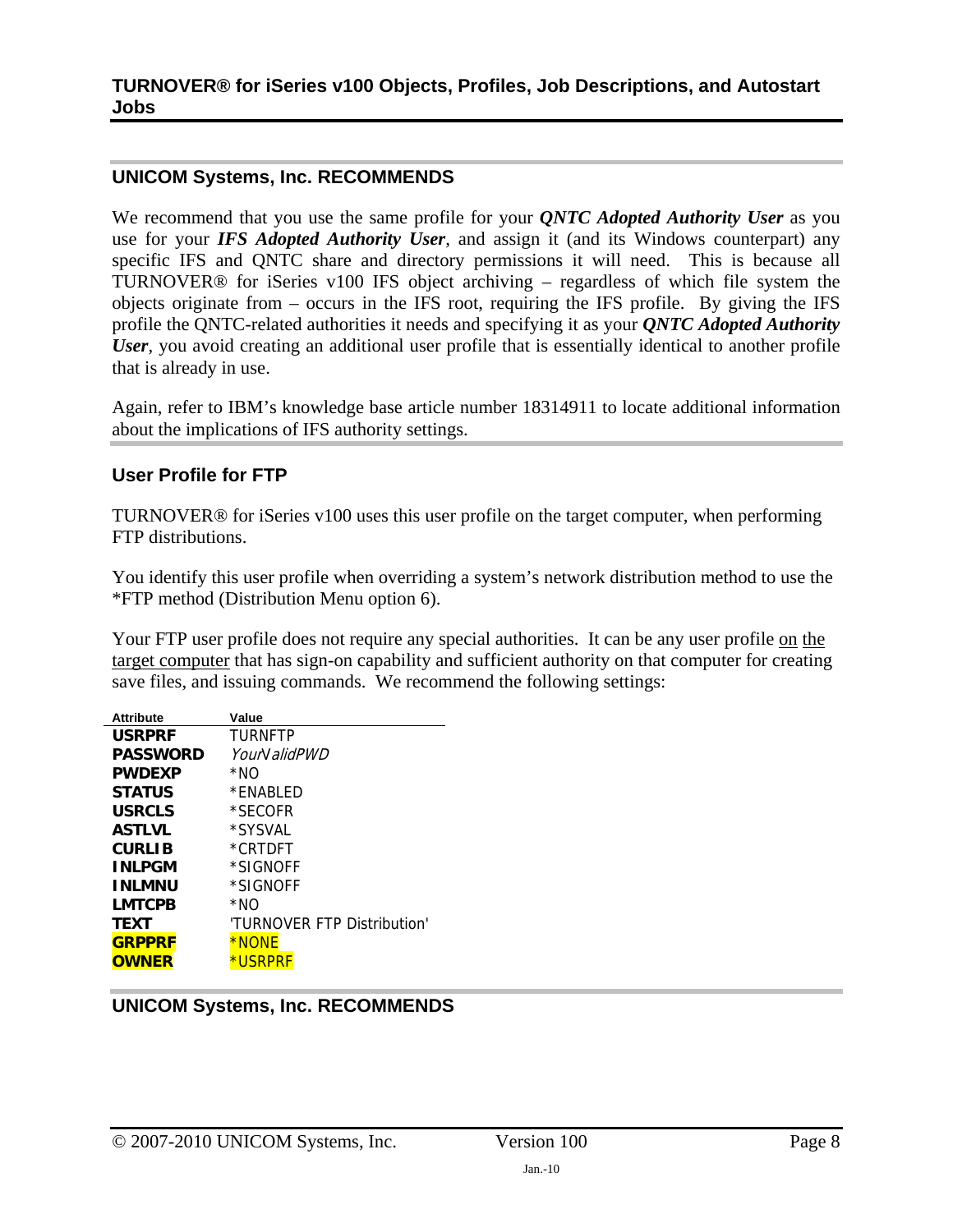- <span id="page-8-0"></span>1. Set the INLMNU parameter to \*SIGNOFF for the initial program, and combine that setting with a password that never expires. This ensures that distribution will continue to work uninterrupted (no-one must intervene to reset an expired password), and prevents users from accessing the system using this profile.
- 2. Set LMTCPB to \*NO. This profile must be able to issue commands.

# **TURNOVER® for iSeries v100 Mail Daemon user profile**

When you install and configure the TURNOVER<sup>®</sup> for iSeries v100 Mail Daemon as instructed in TURNOVER® for iSeries v100 Supplement #52 – *Setting Up the TURNOVER® for iSeries v100 Mail Daemon*, you must specify a user profile value in the QNTC Adopted Authority User global default.

The profile you use for the Mail Daemon feature does not require any special authorities. It must have a valid password and it cannot be \*DISABLED. The TURNOVER® for iSeries v100 Mail Daemon uses the value you specify in the QNTC Adopted Authority User profile for this purpose. (We usually recommend that you use the TURNIFS profile for both the QNTC and the IFS adopted authority settings.)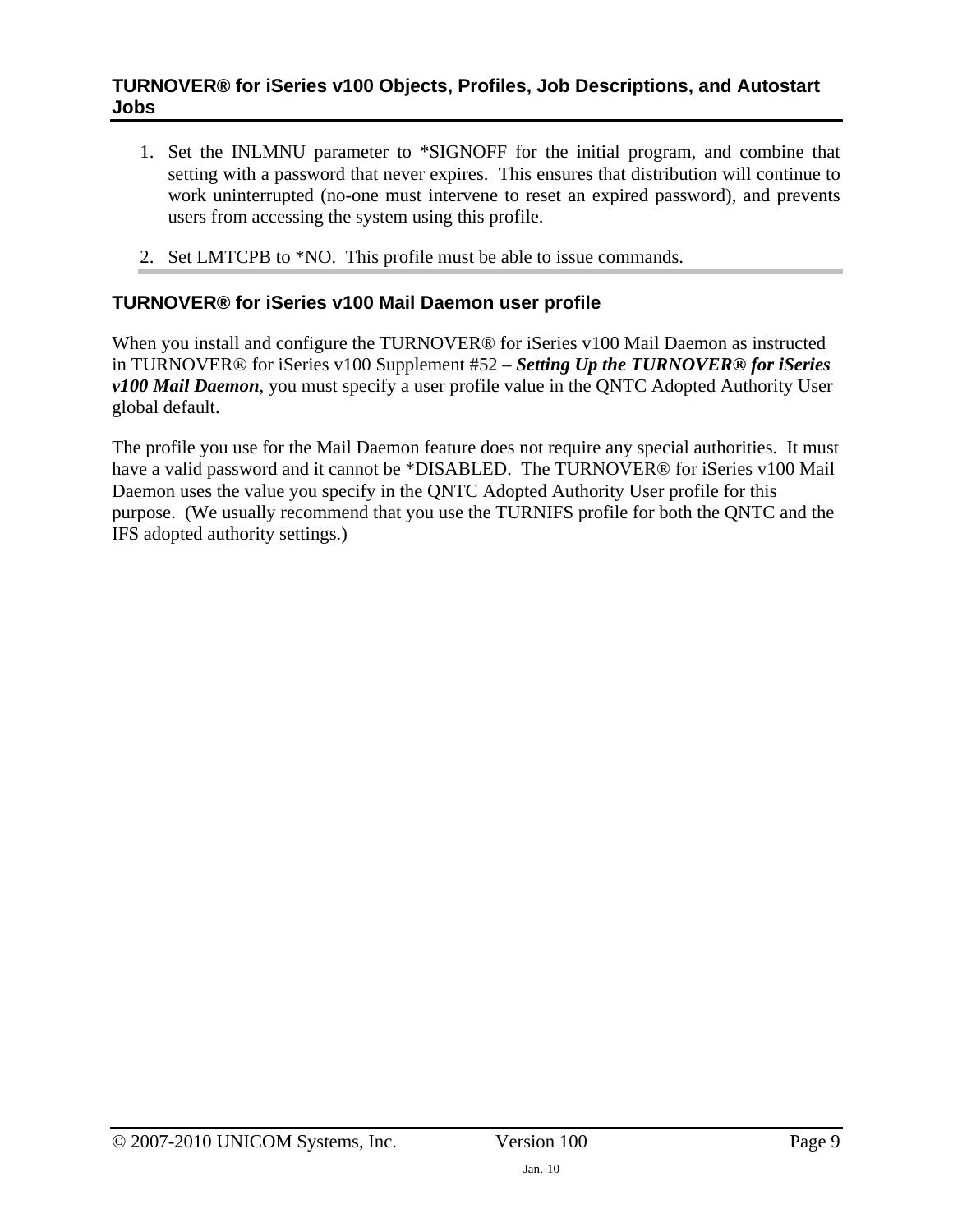# <span id="page-9-1"></span><span id="page-9-0"></span>**JOB DESCRIPTIONS**

A job description allows you to create a named set of *job properties* that you can save and reuse. Job properties tell the system how to handle a job, including when to start it, where to get the job from, and how the job will run.

TURNOVER® for iSeries v100 uses its own job descriptions for most of the work it does. This topic lists the different job descriptions TURNOVER® for iSeries v100 uses, explains how they are delivered with the product, and describes the TURNOVER® for iSeries v100 work that they are used to manage.

The following job descriptions are either built by or provided with your TURNOVER® for iSeries v100 product:

| Job description | Used by                                                                                                                                                                                                                                    |
|-----------------|--------------------------------------------------------------------------------------------------------------------------------------------------------------------------------------------------------------------------------------------|
| <b>HELPDESK</b> | TURNOVER <sup>®</sup> for iSeries v100 Client/Server jobs run under the<br>HELPDESK job description by default.                                                                                                                            |
| <b>TOMSGRCV</b> | Used by the TOMSGRCV autostart job to log form activity and<br>confirmations.                                                                                                                                                              |
| <b>TSERVER</b>  | Calls and runs the TSERVER job in the TSERVER subsystem, which<br>serves and controls TURNOVER® for iSeries v100 Client/Server<br>access.                                                                                                  |
| <b>TURCRARE</b> | Used on production systems by jobs that are automatically receiving<br>and submitting TURNOVER® for iSeries v100 distributions via<br>SNADS from a development system. (This profile does not apply if<br>you are using FTP distribution.) |
| <b>TURNESCO</b> | Used by the TURNESCQ job for task escalation and related messaging                                                                                                                                                                         |
| <b>TURNOVER</b> | Default job description used for general TURNOVER <sup>®</sup> for iSeries<br>v100 operations, such as reporting and distribution.                                                                                                         |
| <b>WDAUTO</b>   | Used by the WISEDESK autostart job that monitors the Wisedesk<br>dynamic update data queue.                                                                                                                                                |
| <b>WDDYNUPD</b> | Used by the WDDYNUPD command, which starts, stops, or delays<br>Wisedesk dynamic updating.                                                                                                                                                 |
| <b>TMAILD</b>   | Used by the TURNOVER® for iSeries v100 mail daemon to process<br>email escalation messaging.                                                                                                                                               |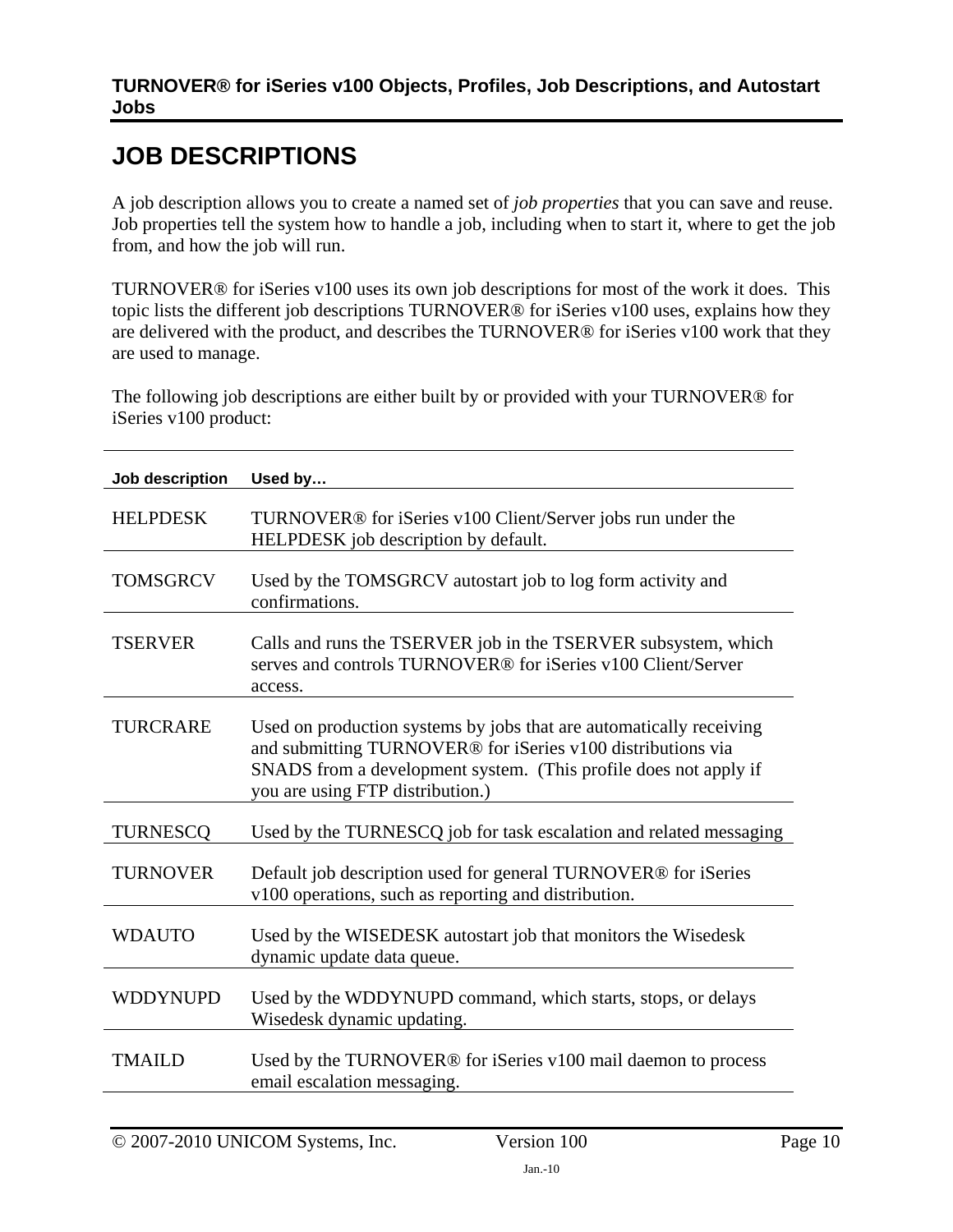Detailed information about each job description follows.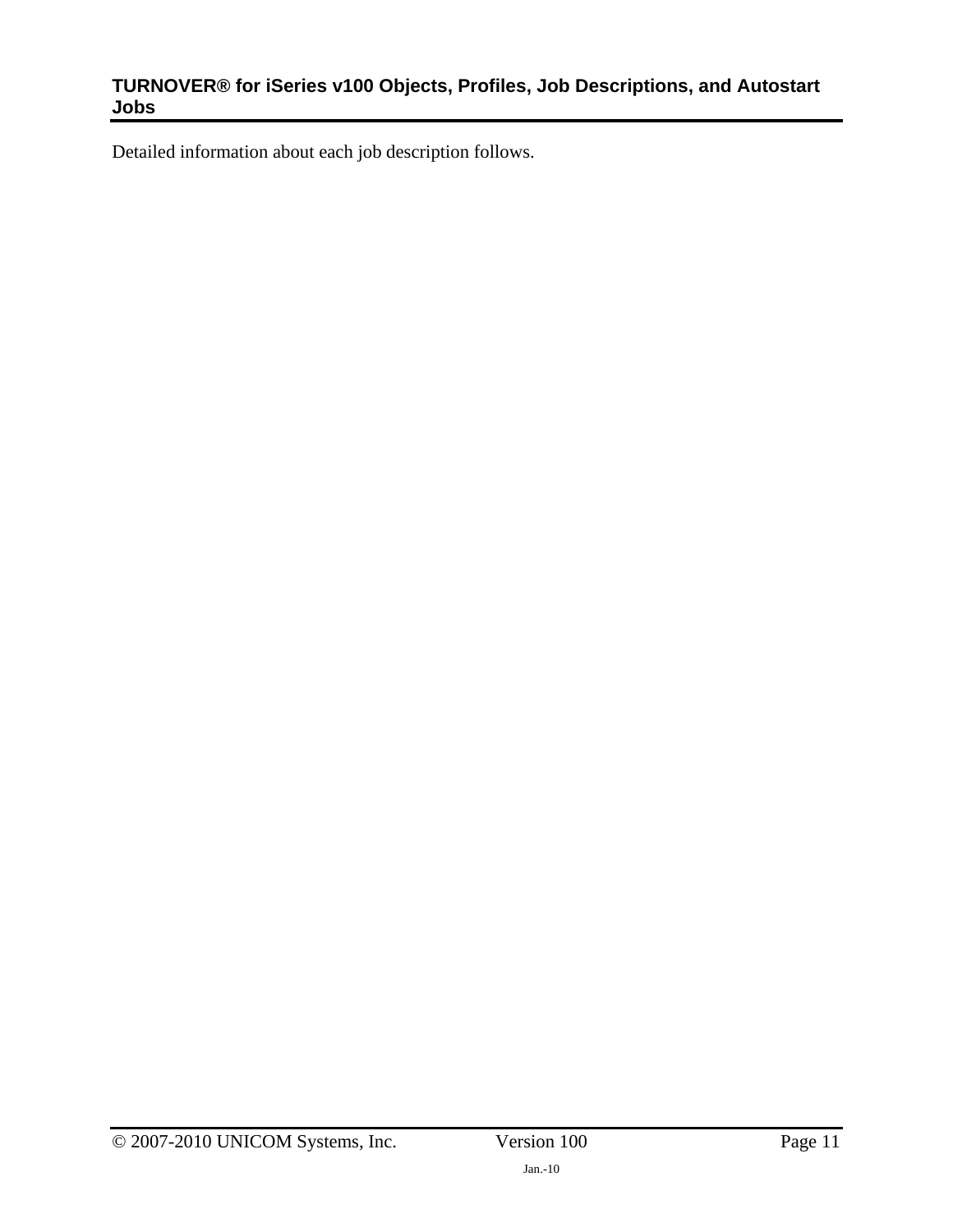# <span id="page-11-1"></span><span id="page-11-0"></span>**HELPDESK job description**

TURNOVER® for iSeries v100 Client/Server jobs run under the HELPDESK job description by default.

| <b>Attribute</b> | Value                               |
|------------------|-------------------------------------|
| <b>JOBD</b>      | <b>QGPL/HELPDESK</b>                |
| <b>USER</b>      | *RQD                                |
| <b>SYNTAX</b>    | *NOCHK                              |
| <b>HOLD</b>      | $*NO$                               |
| <b>ENDSEV</b>    | 30                                  |
| <b>DATE</b>      | *SYSVAL                             |
| <b>SWS</b>       | 00000000                            |
| <b>INQMSGRPY</b> | *RQD                                |
| <b>JOBPTY</b>    | 5                                   |
| <b>JOBQ</b>      | OGPL/OINTER                         |
| <b>OUTPTY</b>    | 5                                   |
| <b>PRTDEV</b>    | *USRPRF                             |
| <b>OUTQ</b>      | *USRPRF                             |
| <b>LOG</b>       |                                     |
| Level            | 4                                   |
| <b>Severity</b>  | 0                                   |
| <b>Text</b>      | *NOLIST                             |
| <b>LOGCLPGM</b>  | *NO                                 |
| <b>ACGCDE</b>    | *USRPRF                             |
| <b>PRTTXT</b>    | *SYSVAL                             |
| <b>RTGDTA</b>    | <b>QCMDI</b>                        |
| <b>ROSDTA</b>    |                                     |
| <b>DDMCNV</b>    | *KEEP                               |
| <b>DEVRCYACN</b> | *SYSVAL                             |
| <b>TSEPOOL</b>   | *SYSVAL                             |
| <b>JOBMSGOMX</b> | *SYSVAL                             |
| <b>MOBMSGQFL</b> | *WRAP                               |
| <b>ALWMLTTHD</b> | $*NO$                               |
| <b>INLASPGRP</b> | *NONE                               |
| <b>SPLFACN</b>   | *SYSVAL                             |
| <b>TEXT</b>      | <b>TURNOVER C/S Job Description</b> |
|                  |                                     |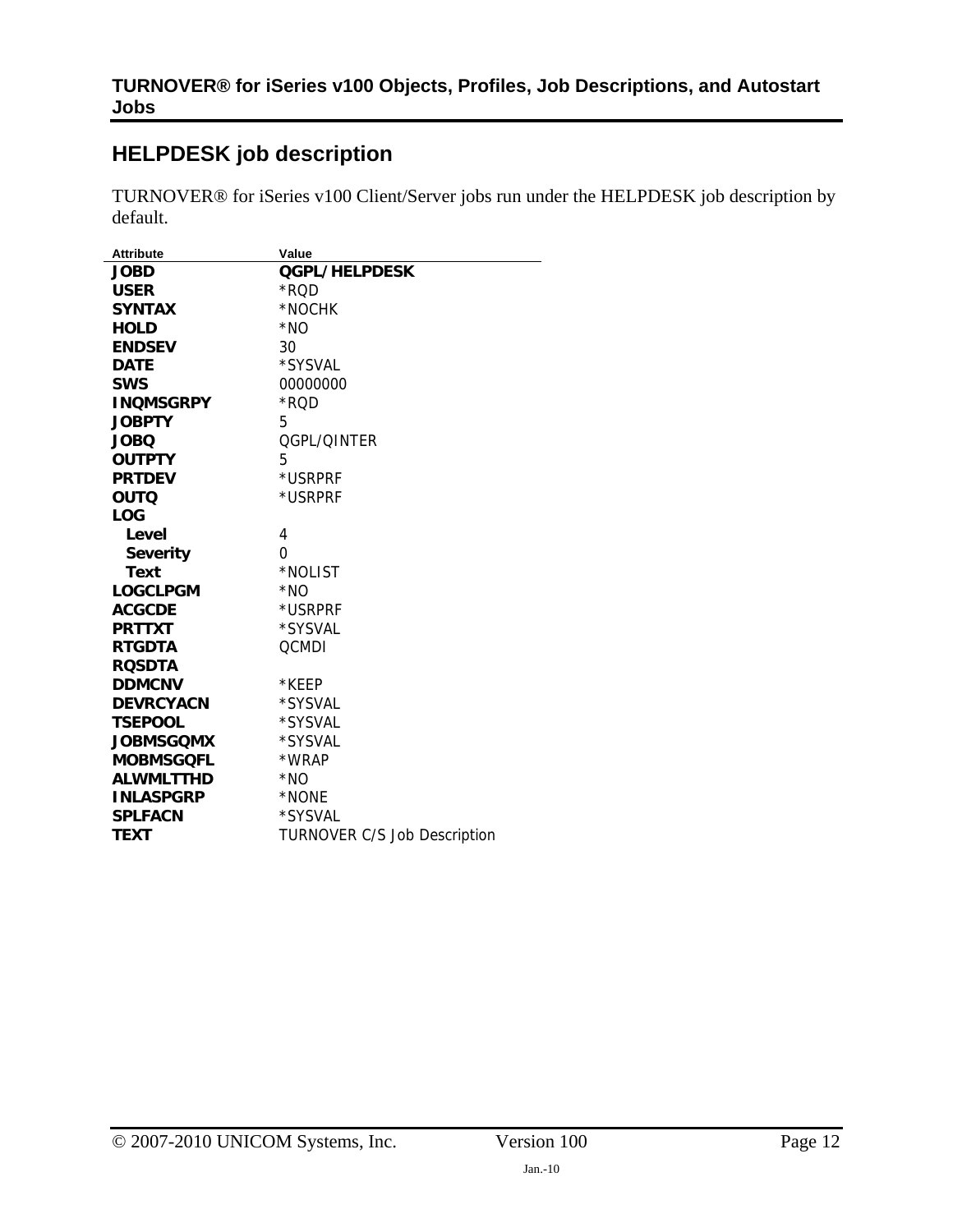# <span id="page-12-1"></span><span id="page-12-0"></span>**TOMSGRCV job description**

This job description is used by the TOMSGRCV autostart job to log form activity and confirmations.

| <b>Attribute</b> | Value                |
|------------------|----------------------|
| <b>JOBD</b>      | OGPL/TOMSGRCV        |
| <b>USER</b>      | <b>TOMSGRCV</b>      |
| <b>SYNTAX</b>    | *NOCHK               |
| <b>HOLD</b>      | $*NO$                |
| <b>ENDSEV</b>    | 30                   |
| <b>DATE</b>      | *SYSVAL              |
| <b>SWS</b>       | 00000000             |
| <b>INQMSGRPY</b> | *ROD                 |
| <b>JOBPTY</b>    | 5                    |
| <b>JOBO</b>      | <b>OGPL/OINTER</b>   |
| <b>OUTPTY</b>    | 5                    |
| <b>PRTDEV</b>    | *USRPRF              |
| <b>OUTQ</b>      | *USRPRF              |
| <b>LOG</b>       |                      |
| Level            | 4                    |
| <b>Severity</b>  | 0                    |
| <b>Text</b>      | *NOLIST              |
| <b>LOGCLPGM</b>  | $*NO$                |
| <b>ACGCDE</b>    | *USRPRF              |
| <b>PRTTXT</b>    | *SYSVAL              |
| <b>RTGDTA</b>    | <b>QCMDI</b>         |
| <b>ROSDTA</b>    | <b>CALL TURCRCVA</b> |
| <b>DDMCNV</b>    | *KFFP                |
| <b>DEVRCYACN</b> | *SYSVAL              |
| <b>TSEPOOL</b>   | *SYSVAL              |
| <b>JOBMSGOMX</b> | *SYSVAL              |
| <b>MOBMSGQFL</b> | *SYSVAL              |
| <b>ALWMLTTHD</b> | $*NO$                |
| <b>INLASPGRP</b> | *NONE                |
| <b>SPLFACN</b>   | *SYSVAL              |
| <b>TEXT</b>      |                      |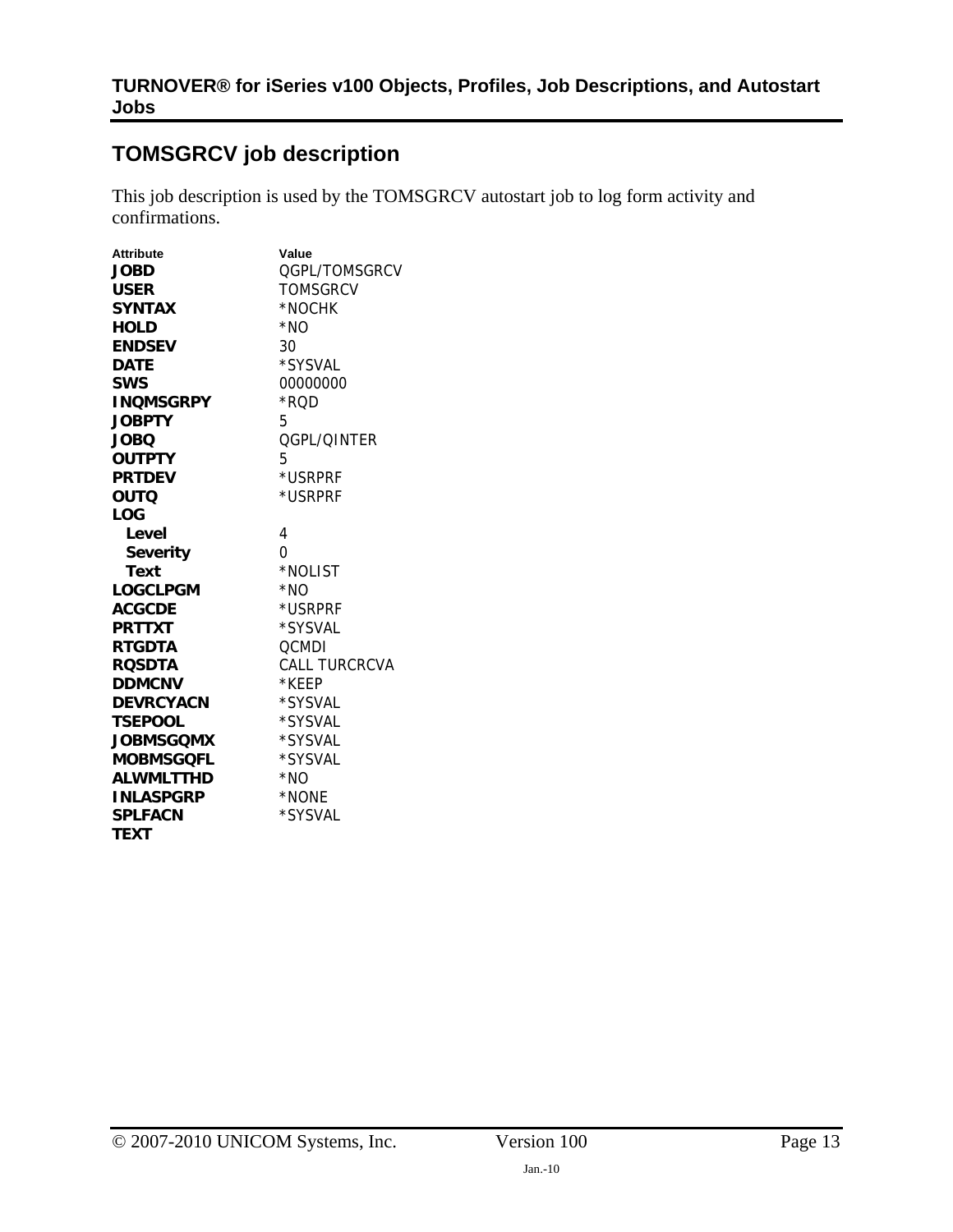# <span id="page-13-1"></span><span id="page-13-0"></span>**TSERVER job description**

The TSERVER job description calls and runs the TSERVER job in the TSERVER subsystem, which serves and controls TURNOVER® for iSeries v100 Client/Server access.

The TSERVER job description is created during the installation process, with these attributes:

| <b>Attribute</b> | Value                           |
|------------------|---------------------------------|
| <b>JOBD</b>      | (QGPL/TSERVER)                  |
| <b>JOBQ</b>      | (QGPL/TSERVER)                  |
| <b>JOBPTY</b>    | (5)                             |
| <b>OUTPTY</b>    | (5)                             |
| <b>PRTDEV</b>    | (*USRPRF)                       |
| <b>OUTQ</b>      | (*USRPRF)                       |
| <b>TEXT</b>      | ('TURNOVER Client/Server Jobs') |
| <b>USER</b>      | (TSERVER)                       |
| <b>PRTTXT</b>    | (*SYSVAL)                       |
| <b>ACGCDE</b>    | (*USRPRF)                       |
| <b>RTGDTA</b>    | (QCMDI)                         |
| <b>ROSDTA</b>    | ('CALL TSERVER')                |
| <b>SYNTAX</b>    | (*NOCHK)                        |
| <b>INLLIBL</b>   | (&PRDL QGPL QTEMP)              |
| <b>ENDSEV</b>    | (30)                            |
| LOG              | $(40 * NOLIST)$                 |
| <b>LOGCLPGM</b>  | $(*NO)$                         |
| <b>INQMSGRPY</b> | $(*ROD)$                        |
| <b>HOLD</b>      | $(*NO)$                         |
| <b>DATE</b>      | (*SYSVAL)                       |
| <b>DEVRCYACN</b> | (*SYSVAL)                       |
| <b>TSEPOOL</b>   | (*SYSVAL)                       |
| <b>AUT</b>       | (*LIBCRTAUT)                    |
| <b>JOBMSGQMX</b> | (*SYSVAL)                       |
| JOBMSGQFL        | (*WRAP)                         |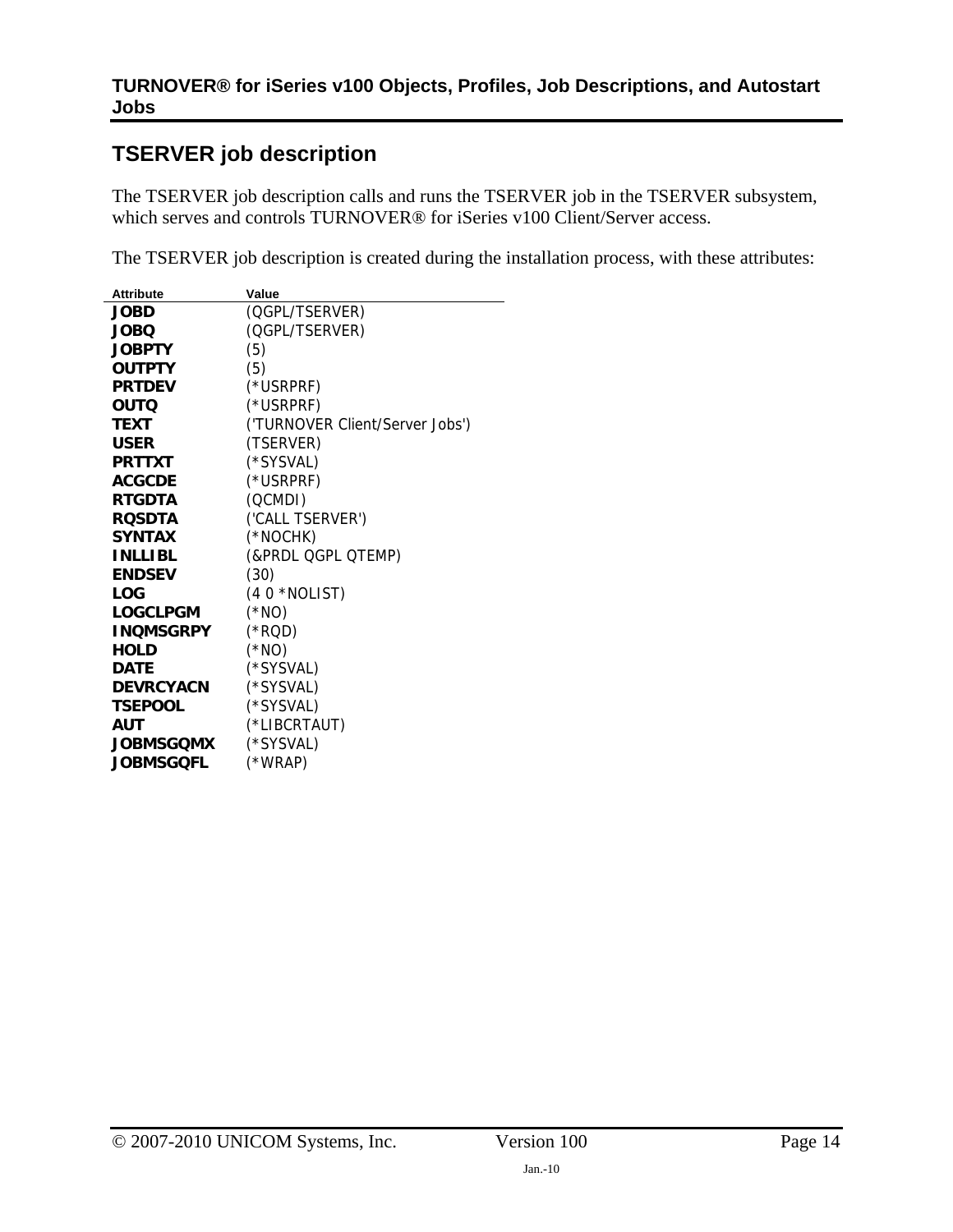# <span id="page-14-1"></span><span id="page-14-0"></span>**TURCRARE job description**

The TURCRARE job description is used on production systems by jobs that are automatically receiving and submitting TURNOVER® for iSeries v100 distributions from a development system, via SNADS.

| <b>Attribute</b> | Value                           |
|------------------|---------------------------------|
| <b>JOBD</b>      | <b>QGPL/TURCRARE</b>            |
| <b>USER</b>      | TURNOVER                        |
| <b>SYNTAX</b>    | *NOCHK                          |
| <b>HOLD</b>      | $*NO$                           |
| <b>ENDSEV</b>    | 30                              |
| <b>DATE</b>      | *SYSVAL                         |
| <b>SWS</b>       | 00000000                        |
| <b>INQMSGRPY</b> | *ROD                            |
| <b>JOBPTY</b>    | 5                               |
| <b>JOBO</b>      | QGPL/QINTER                     |
| <b>OUTPTY</b>    | 5                               |
| <b>PRTDEV</b>    | *USRPRF                         |
| <b>OUTQ</b>      | *USRPRF                         |
| <b>LOG</b>       |                                 |
| Level            | 4                               |
| <b>Severity</b>  | 0                               |
| Text             | *NOLIST                         |
| <b>LOGCLPGM</b>  | *NO                             |
| <b>ACGCDE</b>    | *USRPRF                         |
| <b>PRTTXT</b>    | *SYSVAL                         |
| <b>RTGDTA</b>    | <b>QCMDI</b>                    |
| <b>ROSDTA</b>    | CALL PGM(TURCRARE)              |
| <b>DDMCNV</b>    | *KEEP                           |
| <b>DEVRCYACN</b> | *SYSVAL                         |
| <b>TSEPOOL</b>   | *SYSVAL                         |
| <b>JOBMSGOMX</b> | *SYSVAL                         |
| <b>MOBMSGQFL</b> | *SYSVAL                         |
| <b>ALWMLTTHD</b> | $*NO$                           |
| <b>INLASPGRP</b> | *NONE                           |
| <b>SPLFACN</b>   | *SYSVAL                         |
| <b>TEXT</b>      | TURNOVER auto-received JOBD for |
|                  | production system               |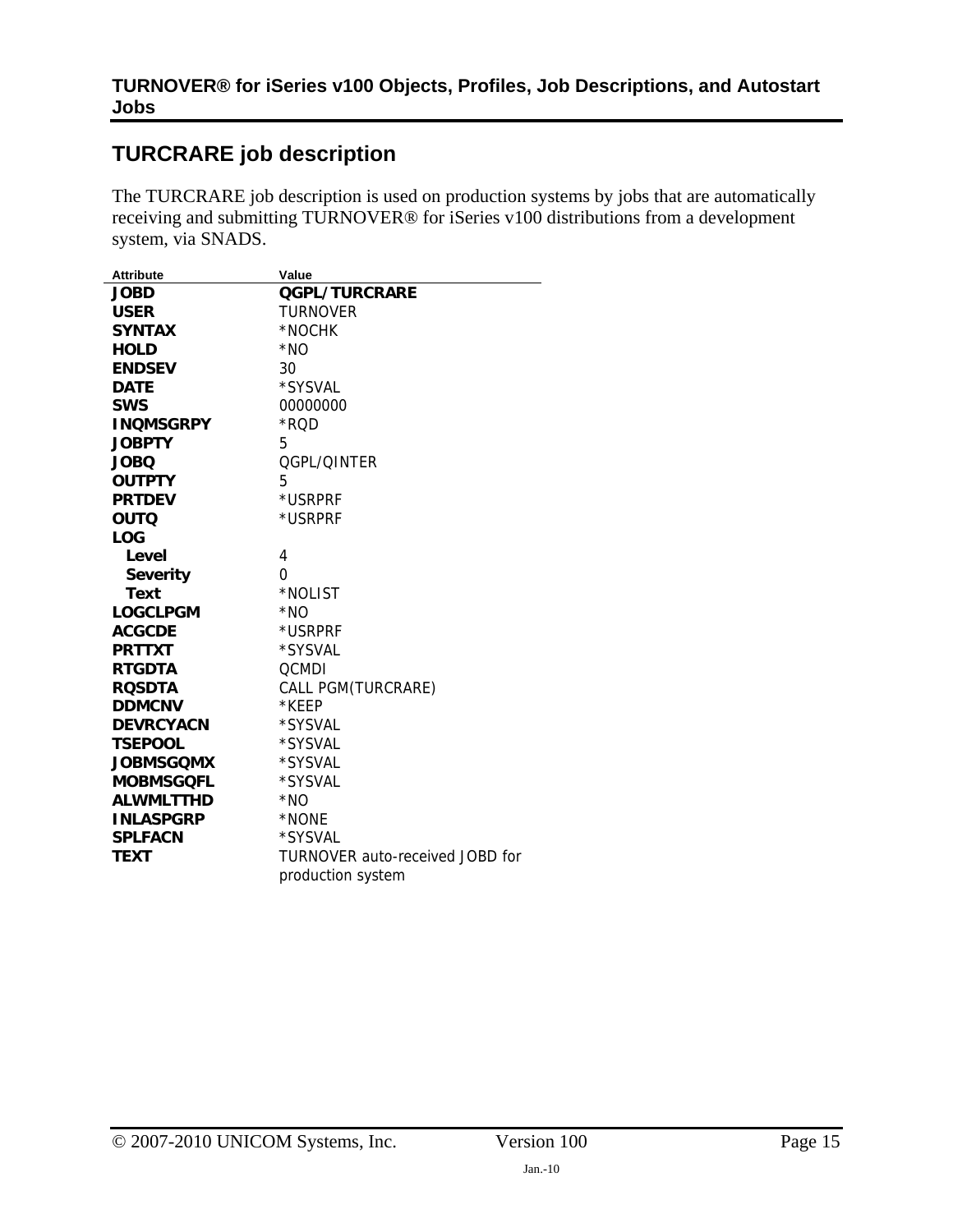# <span id="page-15-1"></span><span id="page-15-0"></span>**TURNESCQ job description**

÷,

This job description is used by the TURNESCQ job for task escalation and related messaging.

| <b>Attribute</b> | Value                              |
|------------------|------------------------------------|
| <b>JOBD</b>      | QGPL/TURNESCQ                      |
| <b>USER</b>      | TURNESCO                           |
| <b>SYNTAX</b>    | *NOCHK                             |
| <b>HOLD</b>      | *NO                                |
| <b>ENDSEV</b>    | 30                                 |
| <b>DATE</b>      | *SYSVAL                            |
| <b>SWS</b>       | 00000000                           |
| <b>INQMSGRPY</b> | *ROD                               |
| <b>JOBPTY</b>    | 5                                  |
| <b>JOBO</b>      | OGPL/OINTER                        |
| <b>OUTPTY</b>    | 5                                  |
| <b>PRTDEV</b>    | *USRPRF                            |
| <b>OUTQ</b>      | *USRPRF                            |
| <b>LOG</b>       |                                    |
| Level            | 4                                  |
| <b>Severity</b>  | 0                                  |
| Text             | *MSG                               |
| <b>LOGCLPGM</b>  | *YES                               |
| <b>ACGCDE</b>    | *USRPRF                            |
| <b>PRTTXT</b>    | *SYSVAL                            |
| <b>RTGDTA</b>    | <b>QCMDB</b>                       |
| <b>ROSDTA</b>    | <b>TSTRESCQ</b>                    |
| <b>DDMCNV</b>    | *KEEP                              |
| <b>DEVRCYACN</b> | *SYSVAL                            |
| <b>TSEPOOL</b>   | *SYSVAL                            |
| <b>JOBMSGOMX</b> | *SYSVAL                            |
| <b>MOBMSGQFL</b> | *SYSVAL                            |
| <b>ALWMLTTHD</b> | *NO                                |
| <b>INLASPGRP</b> | *NONE                              |
| <b>SPLFACN</b>   | *SYSVAL                            |
| <b>TEXT</b>      | JobD for TURNOVER Escalation Queue |
|                  |                                    |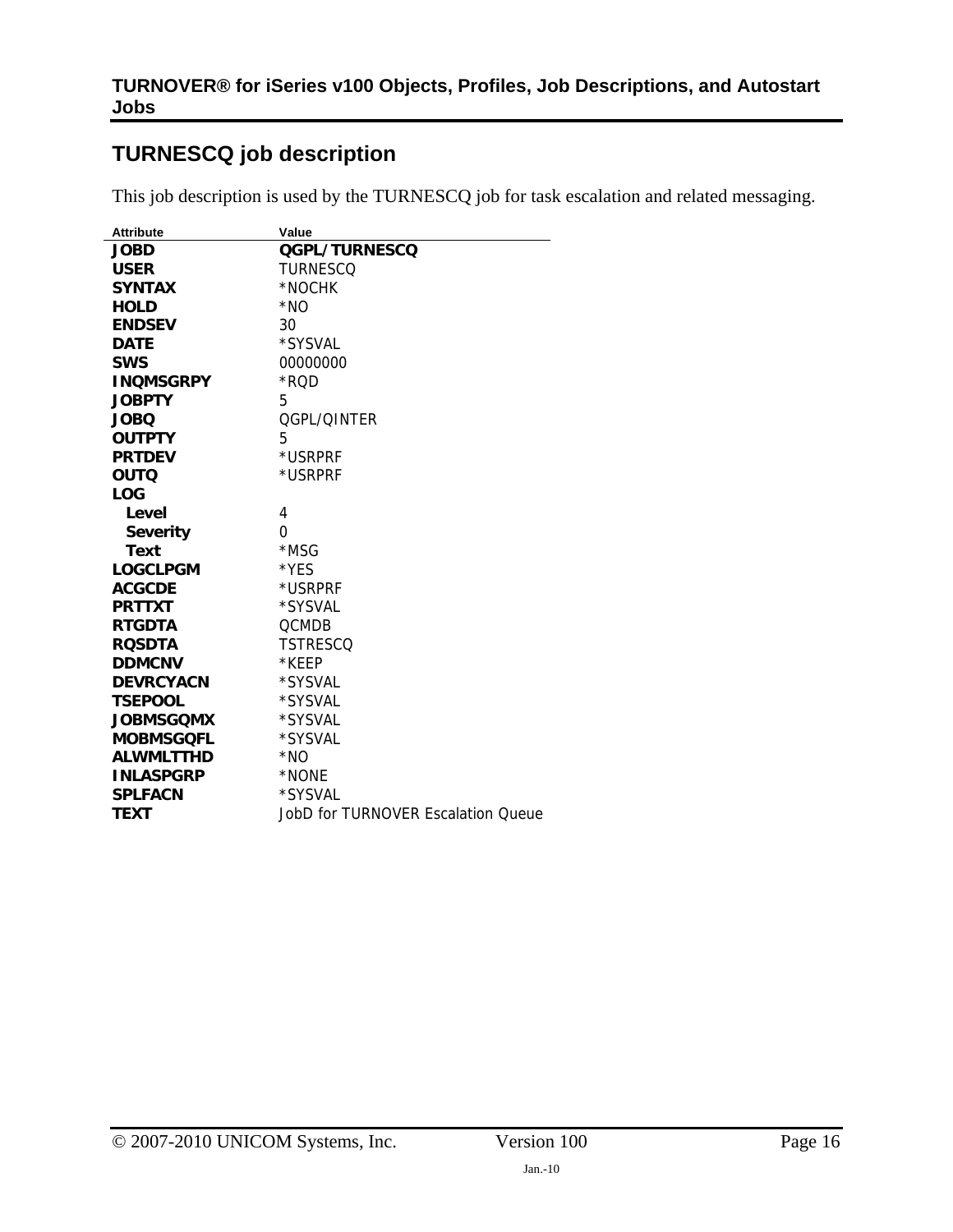# <span id="page-16-1"></span><span id="page-16-0"></span>**TURNOVER® FOR ISERIES V100 job description**

This job description is used for general TURNOVER® for iSeries v100 operations, such as reporting and distribution.

| <b>Attribute</b> | Value                           |
|------------------|---------------------------------|
| <b>JOBD</b>      | SOFTTURN/TURNOVER               |
| <b>USER</b>      | *ROD                            |
| <b>SYNTAX</b>    | *NOCHK                          |
| <b>HOLD</b>      | $*NO$                           |
| <b>ENDSEV</b>    | 30                              |
| <b>DATE</b>      | *SYSVAL                         |
| <b>SWS</b>       | 00000000                        |
| <b>INQMSGRPY</b> | *RQD                            |
| <b>JOBPTY</b>    | 5                               |
| <b>JOBQ</b>      | QGPL/QBATCH                     |
| <b>OUTPTY</b>    | 5                               |
| <b>PRTDEV</b>    | *USRPRF                         |
| <b>OUTQ</b>      | TURNOVER                        |
| <b>LOG</b>       |                                 |
| Level            | 4                               |
| <b>Severity</b>  | 0                               |
| <b>Text</b>      | *NOLIST                         |
| <b>LOGCLPGM</b>  | $*NO$                           |
| <b>LOGOUTPUT</b> | *SYSVAL                         |
| <b>ACGCDE</b>    | *USRPRF                         |
| <b>PRTTXT</b>    | *SYSVAL                         |
| <b>RTGDTA</b>    | <b>OCMDI</b>                    |
| <b>ROSDTA</b>    | *NONE                           |
| <b>DDMCNV</b>    | *KEEP                           |
| <b>DEVRCYACN</b> | *SYSVAL                         |
| <b>TSEPOOL</b>   | *SYSVAL                         |
| <b>JOBMSGQMX</b> | *SYSVAL                         |
| <b>MOBMSGQFL</b> | *SYSVAL                         |
| <b>ALWMLTTHD</b> | $*NO$                           |
| <b>INLASPGRP</b> | *NONE                           |
| <b>SPLFACN</b>   | *SYSVAL                         |
| <b>TEXT</b>      | <b>TURNOVER Job Description</b> |
|                  |                                 |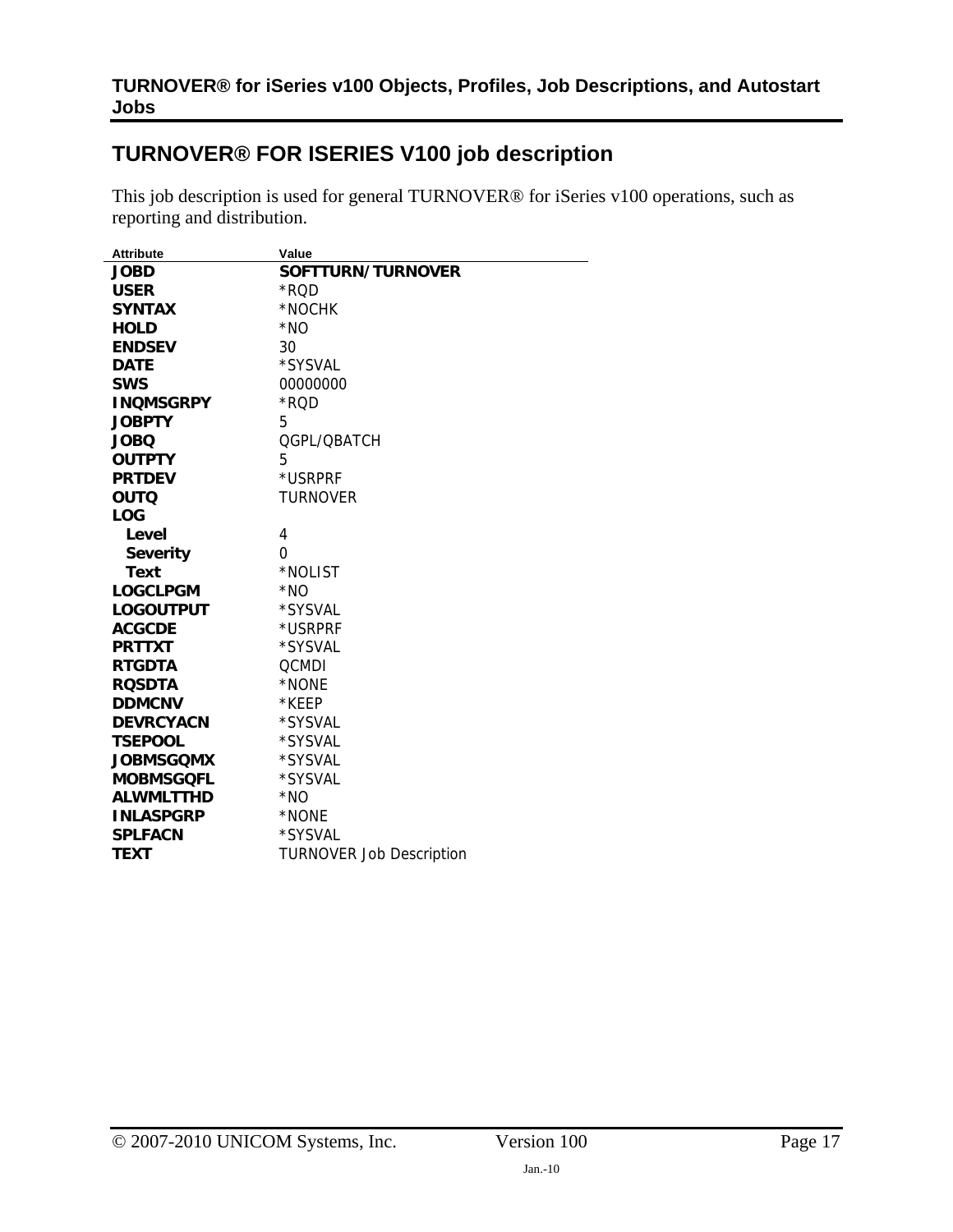# <span id="page-17-1"></span><span id="page-17-0"></span>**WDAUTO job description**

This job description is used by the WISEDESK autostart job that monitors the Wisedesk dynamic update data queue.

| <b>Attribute</b> | Value                     |
|------------------|---------------------------|
| <b>JOBD</b>      | SOFTTURN/WDAUTO           |
| <b>USER</b>      | <b>TURNESCQ</b>           |
| <b>SYNTAX</b>    | *NOCHK                    |
| <b>HOLD</b>      | $*NO$                     |
| <b>ENDSEV</b>    | 30                        |
| <b>DATE</b>      | *SYSVAL                   |
| <b>SWS</b>       | 00000000                  |
| <b>INQMSGRPY</b> | *RQD                      |
| <b>JOBPTY</b>    | 5                         |
| <b>JOBQ</b>      | QGPL/QINTER               |
| <b>OUTPTY</b>    | 5                         |
| <b>PRTDEV</b>    | *USRPRF                   |
| <b>OUTQ</b>      | *USRPRF                   |
| <b>LOG</b>       |                           |
| Level            | 4                         |
| <b>Severity</b>  | 0                         |
| Text             | *NOLIST                   |
| <b>LOGCLPGM</b>  | $*NO$                     |
| <b>LOGOUTPUT</b> | *SYSVAL                   |
| <b>ACGCDE</b>    | *USRPRF                   |
| <b>PRTTXT</b>    | *SYSVAL                   |
| <b>RTGDTA</b>    | <b>QCMDI</b>              |
| <b>ROSDTA</b>    | <b>WDAUTO</b>             |
| <b>DDMCNV</b>    | *KEEP                     |
| <b>DEVRCYACN</b> | *SYSVAL                   |
| <b>TSEPOOL</b>   | *SYSVAL                   |
| <b>JOBMSGOMX</b> | *SYSVAL                   |
| <b>MOBMSGQFL</b> | *SYSVAL                   |
| <b>ALWMLTTHD</b> | $*NO$                     |
| <b>INLASPGRP</b> | *NONE                     |
| <b>SPLFACN</b>   | *SYSVAL                   |
| <b>TEXT</b>      | Wisedesk Dynamic Updating |
|                  | Autostart Job             |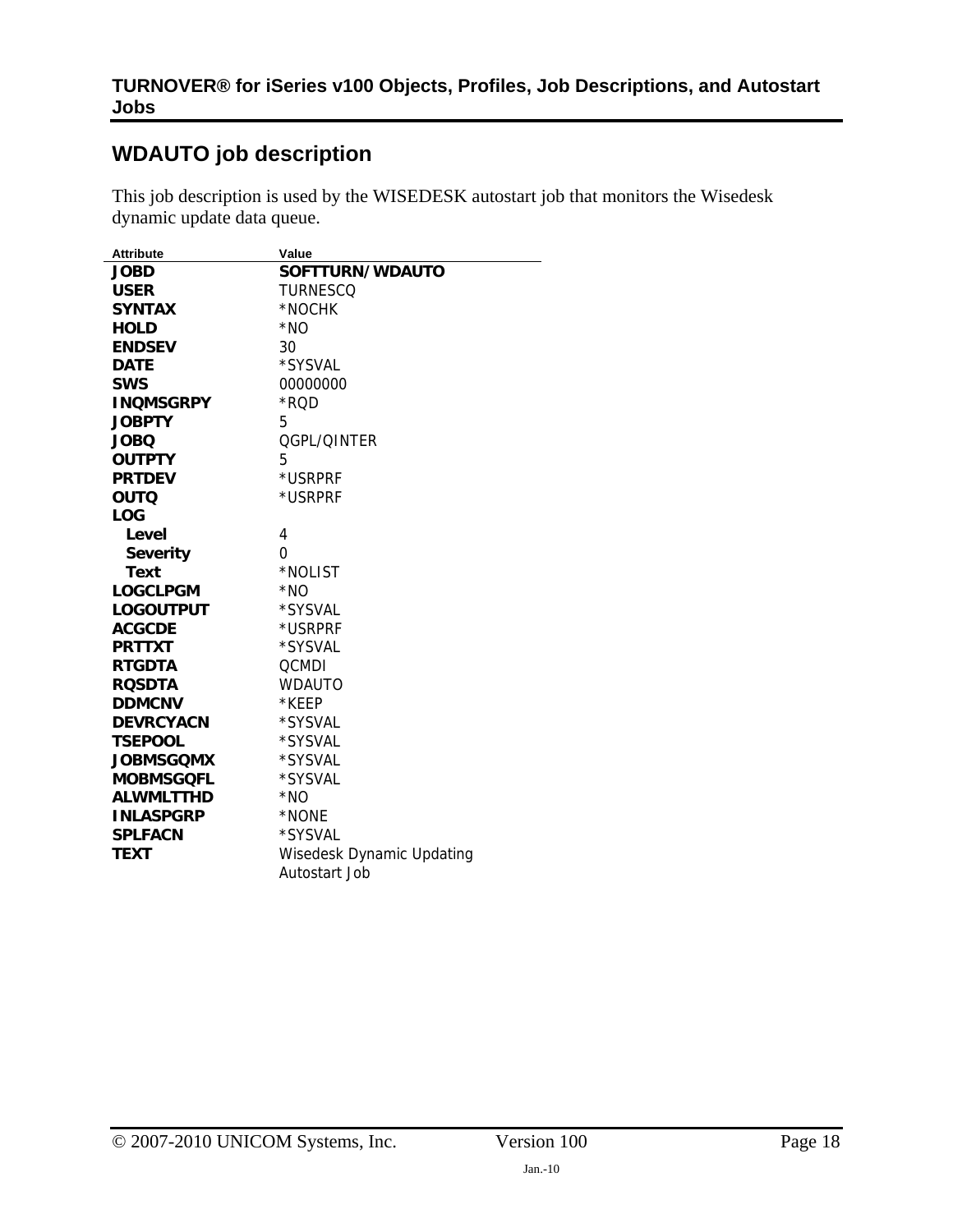# <span id="page-18-1"></span><span id="page-18-0"></span>**WDDYNUPD job description**

This job description is used by the WDDYNUPD command, which starts, stops, or delays Wisedesk dynamic updating.

| <b>Attribute</b> | Value                                   |
|------------------|-----------------------------------------|
| <b>JOBD</b>      | SOFTTURN/WDDYNUPD                       |
| <b>USER</b>      | *RQD                                    |
| <b>SYNTAX</b>    | *NOCHK                                  |
| <b>HOLD</b>      | *NO                                     |
| <b>ENDSEV</b>    | 30                                      |
| <b>DATE</b>      | *SYSVAL                                 |
| <b>SWS</b>       | 00000000                                |
| <b>INQMSGRPY</b> | *RQD                                    |
| <b>JOBPTY</b>    | 5                                       |
| <b>JOBQ</b>      | OGPL/OINTER                             |
| <b>OUTPTY</b>    | 5                                       |
| <b>PRTDEV</b>    | *USRPRF                                 |
| <b>OUTQ</b>      | *USRPRF                                 |
| <b>LOG</b>       |                                         |
| Level            | 4                                       |
| <b>Severity</b>  | 0                                       |
| <b>Text</b>      | *NOLIST                                 |
| <b>LOGCLPGM</b>  | *NO                                     |
| <b>ACGCDE</b>    | *USRPRF                                 |
| <b>PRTTXT</b>    | *SYSVAL                                 |
| <b>RTGDTA</b>    | <b>QCMDI</b>                            |
| <b>ROSDTA</b>    | *NONE                                   |
| <b>DDMCNV</b>    | *KEEP                                   |
| <b>DEVRCYACN</b> | *SYSVAL                                 |
| <b>TSEPOOL</b>   | *SYSVAL                                 |
| <b>JOBMSGOMX</b> | *SYSVAL                                 |
| <b>MOBMSGQFL</b> | *SYSVAL                                 |
| <b>ALWMLTTHD</b> | *NO                                     |
| <b>INLASPGRP</b> | *NONE                                   |
| <b>SPLFACN</b>   | *SYSVAL                                 |
| <b>TEXT</b>      | Wisedesk Dynamic Updating Autostart Job |
|                  |                                         |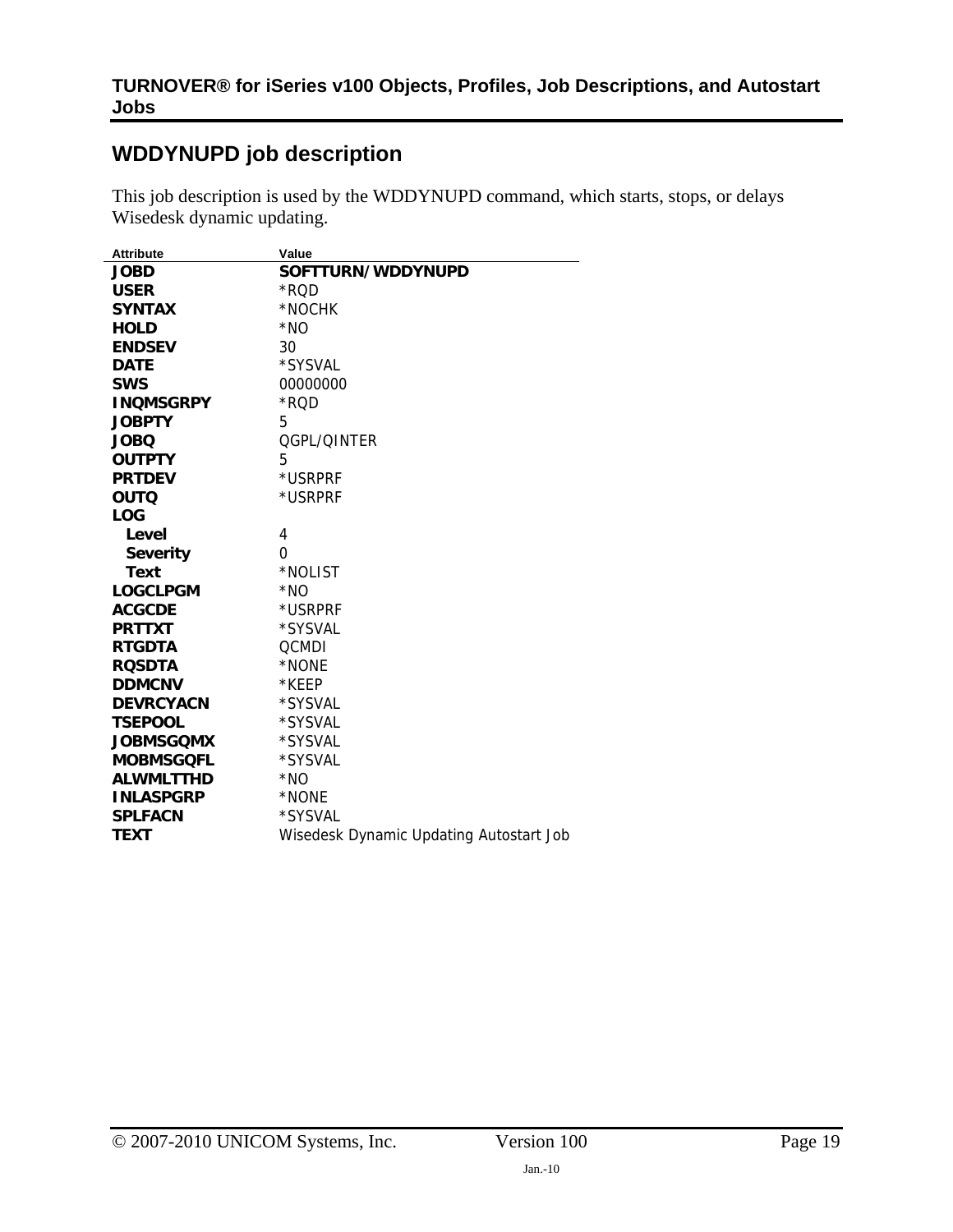# <span id="page-19-1"></span><span id="page-19-0"></span>**AUTOSTART JOBS**

TURNOVER® for iSeries v100 uses an operating system feature called *autostart jobs* to handle work that needs to be completed upon request. There are four optional TURNOVER® for iSeries v100 features that, when configured as recommended, handle work using autostart jobs:

| <b>Feature</b>                                                                                                                                                                                                                                                                                                                                                     | <b>Autostart Job</b> |
|--------------------------------------------------------------------------------------------------------------------------------------------------------------------------------------------------------------------------------------------------------------------------------------------------------------------------------------------------------------------|----------------------|
| <b>Distribution confirmation messaging.</b> When you want a development<br>computer to receive confirmation messages from a production computer<br>after changes have been distributed, you can configure automatic<br>confirmation messaging on your development computer.                                                                                        | <b>TOMSGRCV</b>      |
| <b>Automatic distribution receive/install (SNADS only).</b> When you want<br>a production computer to automatically receive and install changes that<br>are arriving from a development computer, you can configure automatic<br>distribution on your remote computer.                                                                                             | <b>TURCRARE</b>      |
| <b>Task escalation.</b> When you want your TURNOVER <sup>®</sup> for iSeries v100<br>project system to automatically "escalate" tasks to a higher priority if<br>response goals are not met and notify people when there is work to be<br>done, you can configure TURNOVER® for iSeries v100's automatic task<br>escalation features on your development computer. | <b>TURNESCO</b>      |
| <b>Dynamic Wisedesk Updating.</b> When you want your Wisedesk<br>knowledge base trees to be automatically updated when new tasks enter<br>the system, you can configure TURNOVER® for iSeries v100's<br>Wisedesk Dynamic Update feature on your development computer.                                                                                              | WISEDESK             |

To set up these autostart jobs, you add an autostart job entry for each desired job to an appropriate subsystem description. In order for a feature to begin processing its data requests, the associated job must be running in the subsystem where it has been added. These jobs can be set up either automatically using TURNOVER® for iSeries v100's autostart job setup utility, or manually by creating the necessary autostart job entries. This supplement describes both methods.

# **UNICOM Systems, Inc. RECOMMENDS**

We recommend that you use our automatic autostart job setup procedure whenever possible. This procedure runs automatically during a first-time install, and can be revisited at any time by accessing the TURNOVER® for iSeries v[1](#page-3-1)00 Setup Menu.<sup>1</sup>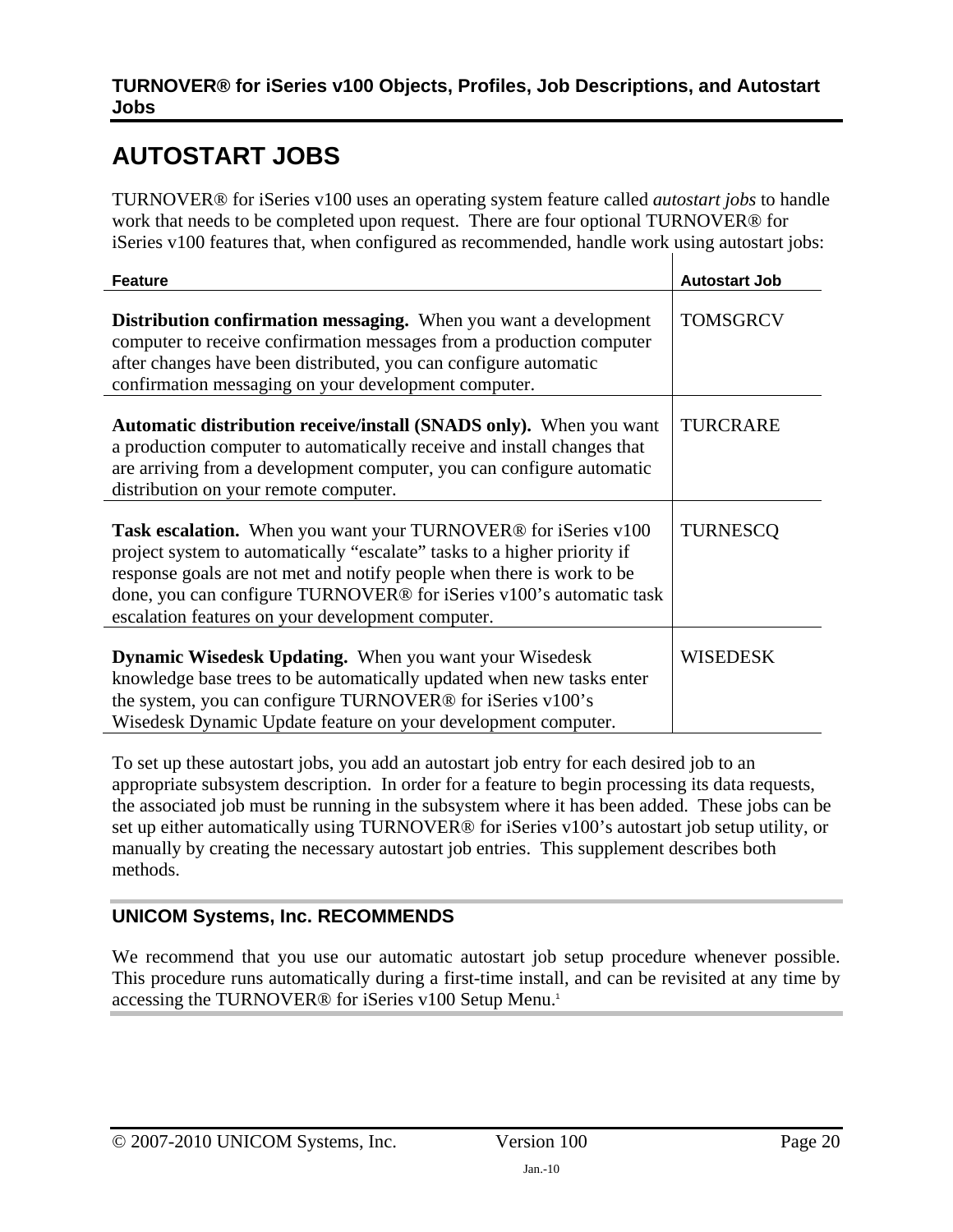# <span id="page-20-1"></span><span id="page-20-0"></span>**Automatically Setting Up Autostart Jobs**

The **TOMSGRCV**, **TURNESCQ**, and **WISEDESK** autostart jobs run on your development computers, and are automatically set up and started for you in subsystem TSERVER during the installation procedure.

The **TURCRARE** job is needed only for SNADS distribution and runs only on remote computers. It is not set up automatically during the installation process, unless someone changes the default settings at that time. However, you can revisit the automatic setup utility to set up that job using the instructions provided here.

You can also have TURNOVER® for iSeries v100 automatically associate the autostart jobs with a subsystem that you specify (the TSERVER subsystem is the default). To set up these jobs, access a command line from within TURNOVER® for iSeries v100 and type **GO TOSETUP**. [1](#page-3-1) The *TURNOVER® for iSeries v100 Setup Menu* appears:

| TOSETUP                                                                                               | TURNOVER® for iSeries v100 Setup Menu                                                                                                                                    |                 |
|-------------------------------------------------------------------------------------------------------|--------------------------------------------------------------------------------------------------------------------------------------------------------------------------|-----------------|
| Select one of the following:                                                                          |                                                                                                                                                                          | System: YOURSYS |
| 1. Configure APPC Communications<br>2. Configure TCP/IP Communications<br>3. Configure Autostart Jobs |                                                                                                                                                                          |                 |
| Selection or command<br>$=$ $=$ $>$                                                                   |                                                                                                                                                                          | <b>Bottom</b>   |
|                                                                                                       | F3=Exit F4=Prompt F6=Display messages F9=Retrieve F12=Cancel<br>F13=Information assistant F14=Work with submitted jobs<br>(c) Copyright 2005 - 2010 UNICOM Systems, Inc. | F24=More keys   |

From this menu, select option **3** (*Configure Autostart Jobs*) to have TURNOVER® for iSeries v100 automatically set up and start the autostart jobs that it uses. Press **Enter**.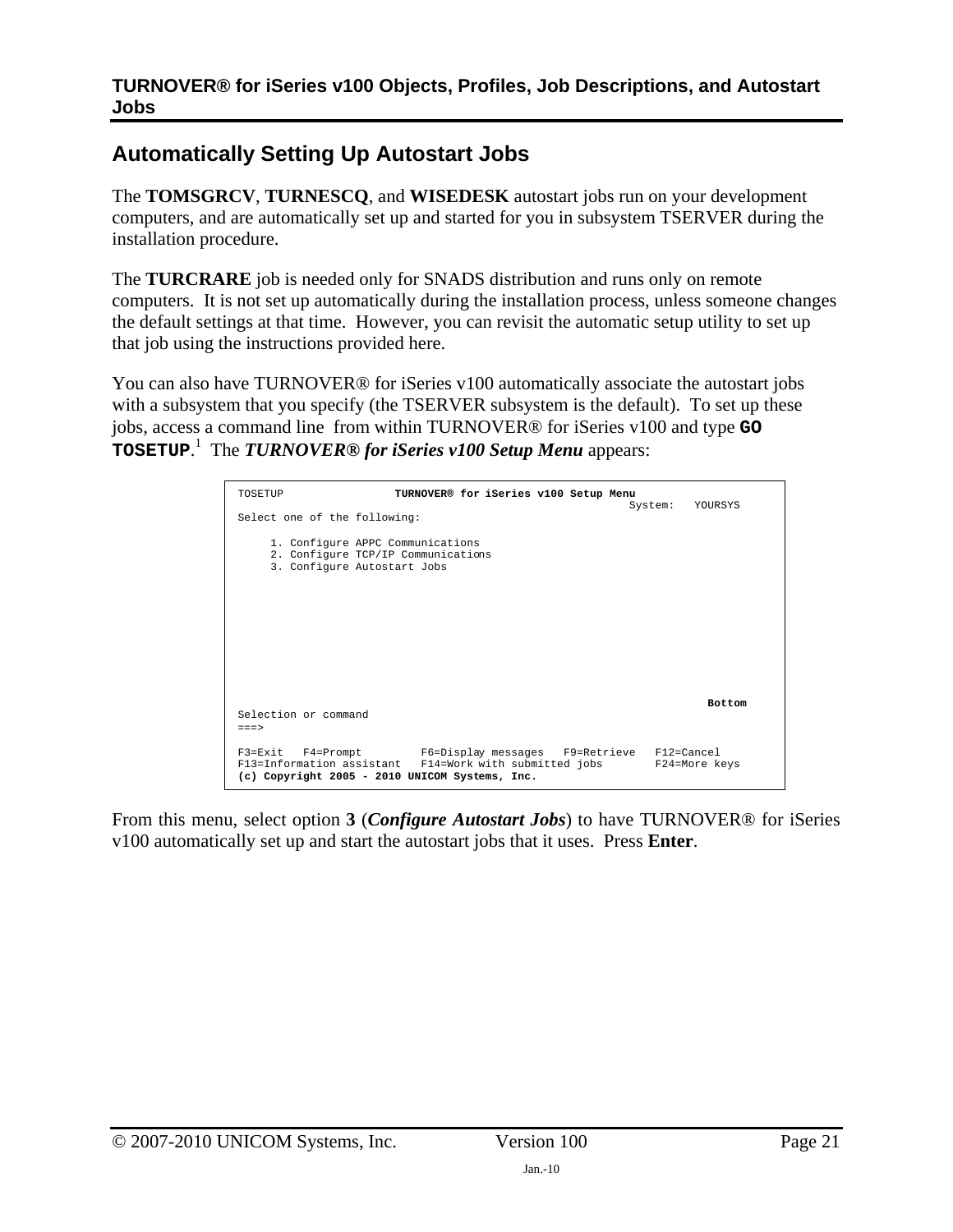This panel appears:

|                                                                                                                                                 | Add TURNOVER® for iSeries v100 Autostart Jobs (TCSADDAJE)                                                                                    |               |
|-------------------------------------------------------------------------------------------------------------------------------------------------|----------------------------------------------------------------------------------------------------------------------------------------------|---------------|
| Type choices, press Enter.                                                                                                                      |                                                                                                                                              |               |
| Subsystem name<br>Library<br>Add Wisedesk Dynamic Update<br>Add Escalation Oueue Monitor<br>Add Form Message Receiver<br>Add Form Auto Receiver | TSERVER<br>Name<br>OGPL<br>Name, *LIBL<br>$*$ YES, $*$ NO<br>*YES<br>$*YES$<br>*YES, *NO<br>$*YES$<br>*YES, *NO<br>*YES, *NO<br>$*_{\rm NO}$ |               |
| F3=Exit F4=Prompt F5=Refresh F12=Cancel F13=How to use this display<br>F24=More keys                                                            |                                                                                                                                              | <b>Bottom</b> |

On this panel, you can specify the name of the subsystem, and its library, where you want TURNOVER® for iSeries v100 to set up the autostart jobs. (The TSERVER subsystem is the default.)

The *Form Auto Receiver* parameter controls setup of the **TURCRARE** job. See the next topic for setting up the job on a remote computer.

When you press **Enter** on this panel, TURNOVER<sup>®</sup> for iSeries v100 sets up the autostart jobs you requested. You must end and restart the subsystem (after ensuring that no work is in progress) to start the jobs. Any time the subsystem is ended and restarted, these jobs also end and restart.

# **Setting up the TURCRARE job on a remote system**

To set up the TURCRARE form auto receiver job on a remote system:

- 1. Sign onto the remote and access TURNOVER® for iSeries v100 there. From a command line, access the *TURNOVER® for iSeries v100 Setup Menu* again and run option **3**.
- 2. On the *Add TURNOVER® for iSeries v100 Autostart Jobs* panel, type \*NO for the Wisedesk, Escalation, and Message Receiver jobs. Type \*YES for the Form Auto Receiver job.

When you press **Enter** on this panel, TURNOVER® for iSeries v100 sets up the Form Auto Receiver job in the specified subsystem. To start the job, you must end and restart the subsystem (again, ensure that no work is in progress). Remember that any time the subsystem is ended and restarted, the Form Auto Receiver job also ends and restarts.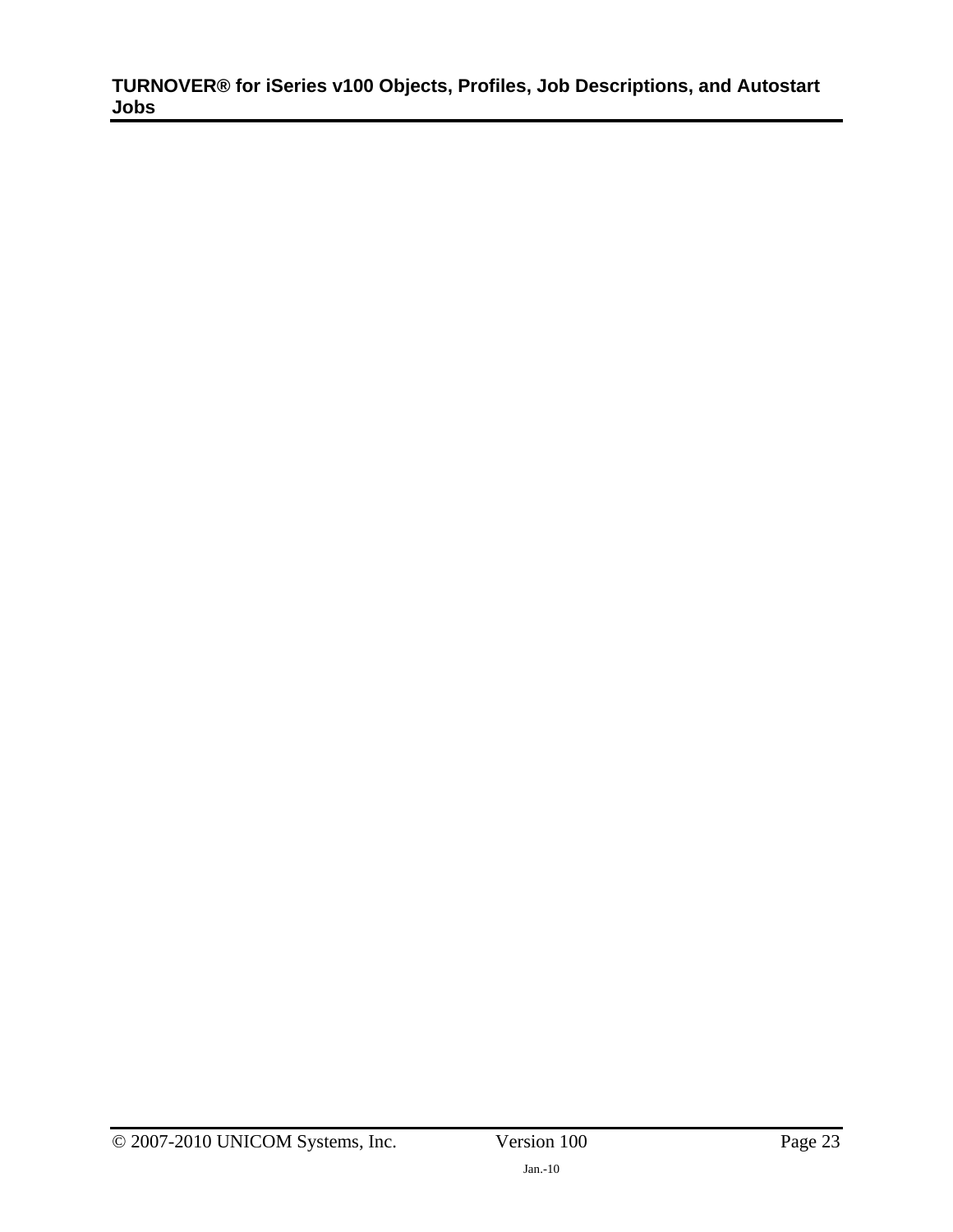# <span id="page-23-0"></span>**Manually Setting Up Autostart Jobs**

This topic tells you how to manually set up each of the autostart jobs, should you need to do so. These instructions are useful when you need to set up additional jobs for special circumstances, such as when you run multiple copies of TURNOVER® for iSeries v100 on your system for testing purposes.

# **Setting Up the Confirmation Message Monitor Job (TOMSGRCV)[2](#page-22-1)**

This job runs on the development system – that is, the system from which you distribute changes. If you are not distributing forms to other computers, you do not need this job.

Follow these instructions to manually set up the confirmation message monitor job **TOMSGRCV**. The message receiver job must be active for TURNOVER® for iSeries v100 to receive and process confirmation messages that production computers send back to the development computer after a distribution completes.

To set up the confirmation message receiver job, you can either:

Set up an autostart job that is started when subsystem TSERVER (or another subsystem you choose) is started, **OR**

Submit a job when you IPL your system.

*Setting up the TOMSGRCV job as an autostart job* 

Type the following one-time **ADDAJE** (**Add Autostart Job Entry**) command:[3](#page-22-2)

# **ADDAJE SBSD(TSERVER) JOB(TOMSGRCV) JOBD(SOFTTURN/TOMSGRCV)**

Notes:

- 1. Substitute an appropriate subsystem name for TSERVER, if you prefer to use a different subsystem.
- 2. Substitute your product library name for SOFTTURN, if different.
- 3. If you specify a subsystem other than the TSERVER default, then you must adjust the *Job queue* parameter of the TOMSGRCV job description in your TURNOVER<sup>®</sup> for

<sup>&</sup>lt;sup>2</sup> The **TOMSGRCV** job name is not necessarily the name you will use. The names you give your jobs will depend on your own particular needs.

<span id="page-23-1"></span><sup>&</sup>lt;sup>3</sup> You can name the job anything you want in your **ADDAJE** command. However, you must use the exact job description (JOBD) that is shown here.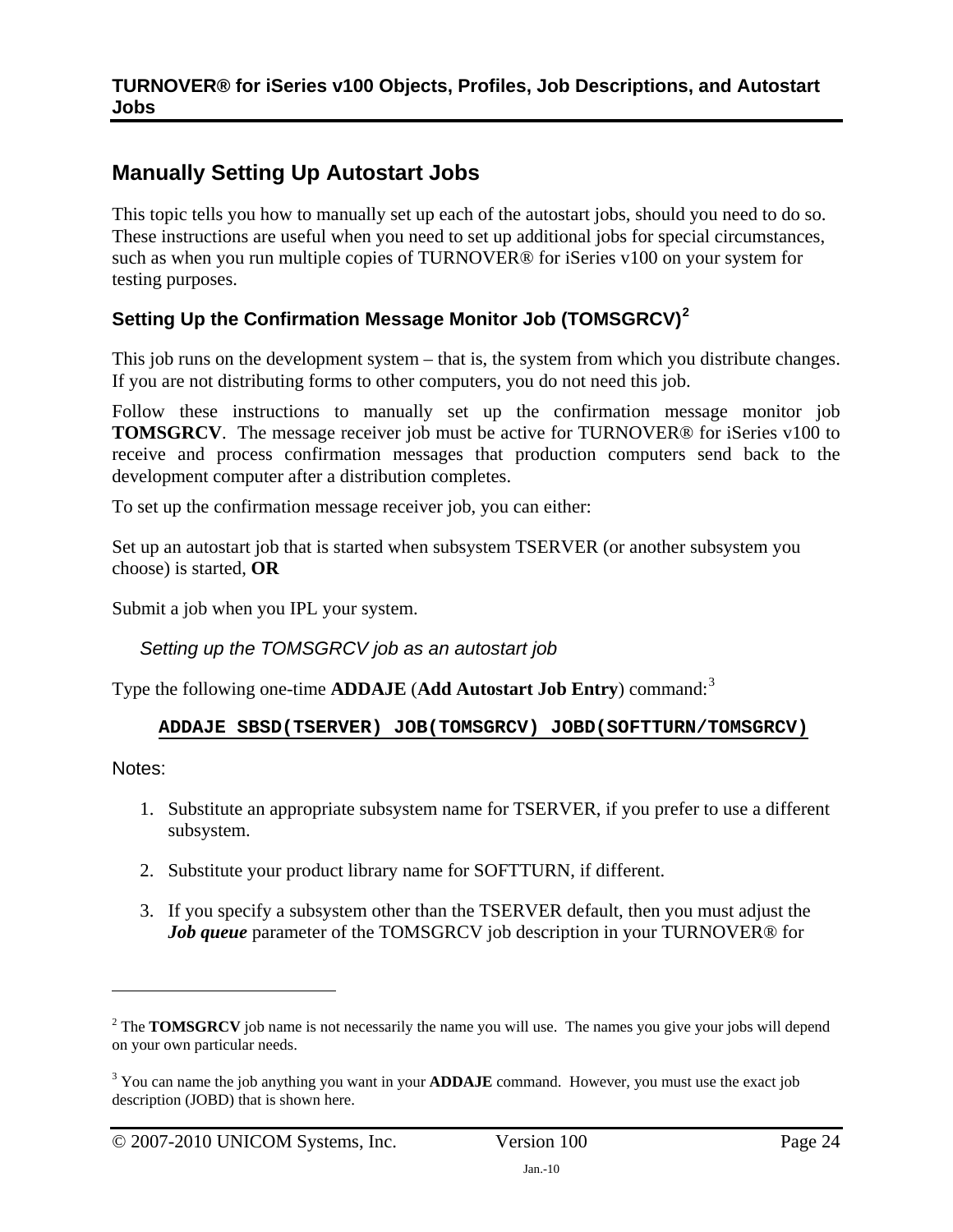iSeries v100 product library to identify the job queue that is associated with the subsystem you chose.

- 4. When you install TURNOVER® for iSeries v100, the install or upgrade procedure creates a user profile called TOMSGRCV and adds a directory entry for it on your system. This is the user profile to which confirmation messages are sent after a distributed form has run on a target computer (if you set the system distribution defaults to do this).
- 5. If you are running one or more additional versions of this job to service other TURNOVER® for iSeries v100 environments, you must create a corresponding user profile where the confirmation messages for that environment should be sent. You must also create a separate TOMSGRCV job description for each environment. To do this, just copy and adjust the TOMSGRCV profile and job description from your live environment.
- 6. When a confirmation message is received in the user profile's message queue, the monitor job is called and processes the confirmation, updating the distribution history for the TURNOVER® for iSeries v100 form. For more information, see *Chapter 11*: *Distributing Changes to Production Computers* in the *TURNOVER® for iSeries v100 User Guide*.

# *Submitting TOMSGRCV as a standard job[4](#page-23-1)*

To submit the confirmation message monitor job without bringing down the subsystem, you can type this command on a command line – or include it in your startup CL program – for all instances of the job that you plan to run:

#### **SBMJOB JOB(TOMSGRCV) JOBD(SOFTTURN/TOMSGRCV) JOBQ(QINTER) USER(TOMSGRCV) RQSDTA(\*JOBD) INLLIBL(\*JOBD)**

#### Notes:

- 1. Realize that if you submit this as a standard job, it will not end and restart automatically when the subsystem is ended and restarted.
- 2. Substitute your product library for SOFTTURN, if different.
- 3. If you submit this as a standard job, make sure that the job queue to which you are submitting it allows a sufficient number of active jobs. Use the **DSPSBSD** (**Display Subsystem Description**) command and select *Job queue entries* to view the *Max Jobs*  parameter.

<sup>&</sup>lt;sup>4</sup> Recommended only as a short-term solution.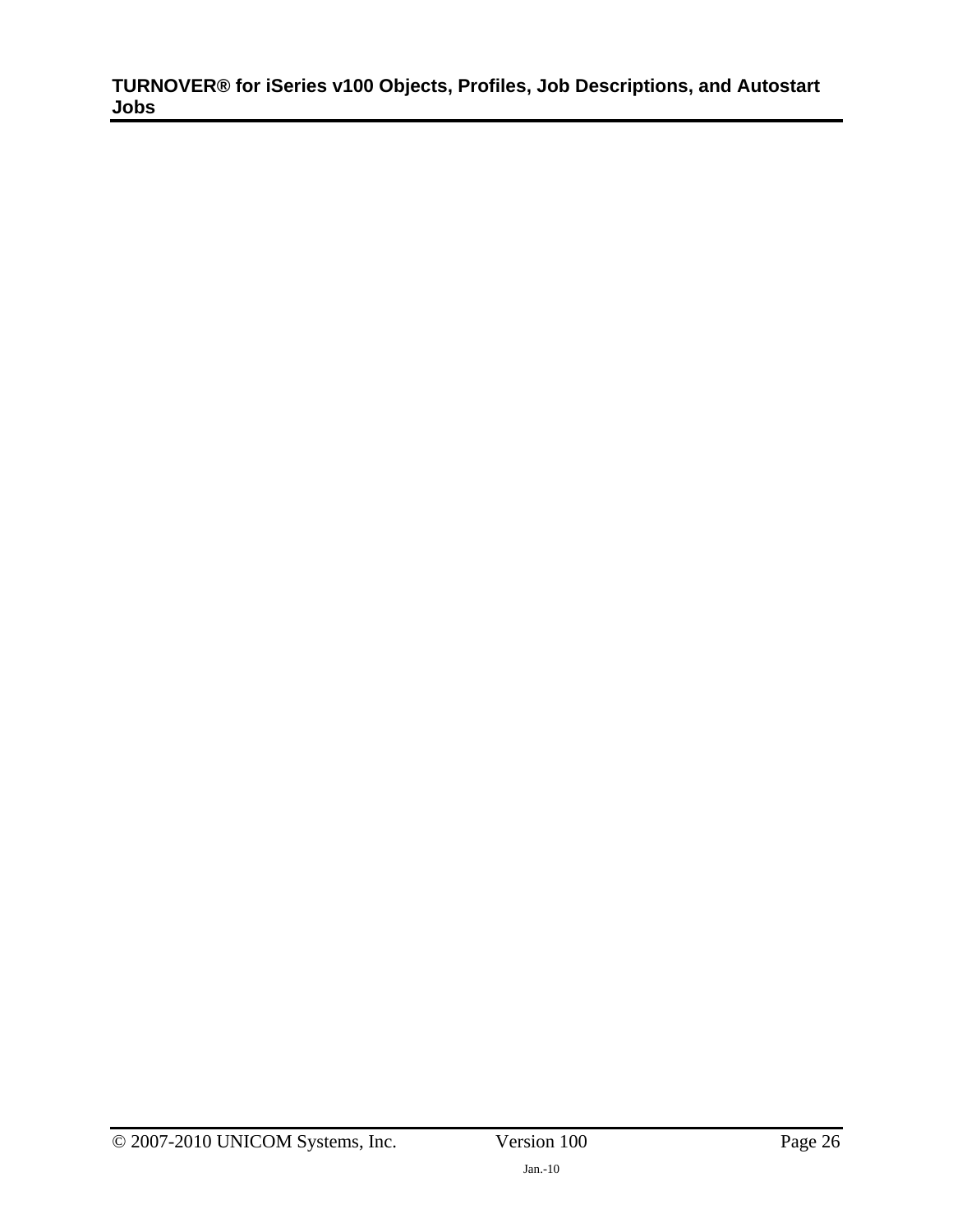# **Setting Up the Auto-Receive Monitor Job (TURCRARE)[5](#page-25-0)**

This job runs on your production system(s) where you receive changes that were distributed from a development computer via SNADS.

## **Important!**

If you are using FTP instead of SNADS to distribute forms to other computers, you can bypass this procedure.

This job is not set up for you automatically during a first-time installation procedure, because the install procedure assumes that you are installing on a development computer. Follow these instructions to set up the auto receive monitor job **TURCRARE**. The auto receive job must be active for TURNOVER® for iSeries v100 to automatically receive and automatically process forms sent from development computers to one or more production computers.

To set up the auto receive monitor job, you can either:

- Set up an autostart job that is started when subsystem TSERVER (or another subsystem you choose) is started, **OR**
- Submit a job when you IPL your system.

In either case, this job waits for a distribution message to appear in the target user's message queue (user TURNOVER by default), and then receives the distribution.

#### *Setting up the TURCRARE job as an autostart job*

Sign on to the receiving system.

Type the following one-time **ADDAJE** (*Add Autostart Job Entry*) command:[6](#page-25-1)

#### **ADDAJE SBSD(TSERVER) JOB(TURCRARE) JOBD(SOFTTURN/TURCRARE)**

<span id="page-26-0"></span><sup>&</sup>lt;sup>5</sup> The **TURCRARE** job name is not necessarily the name you will use. The names you give your jobs will depend on your own particular needs.

<span id="page-26-1"></span><sup>&</sup>lt;sup>6</sup> You can name the job anything you want in your **ADDAJE** command. However, you must use the exact job description (JOBD) that is shown here.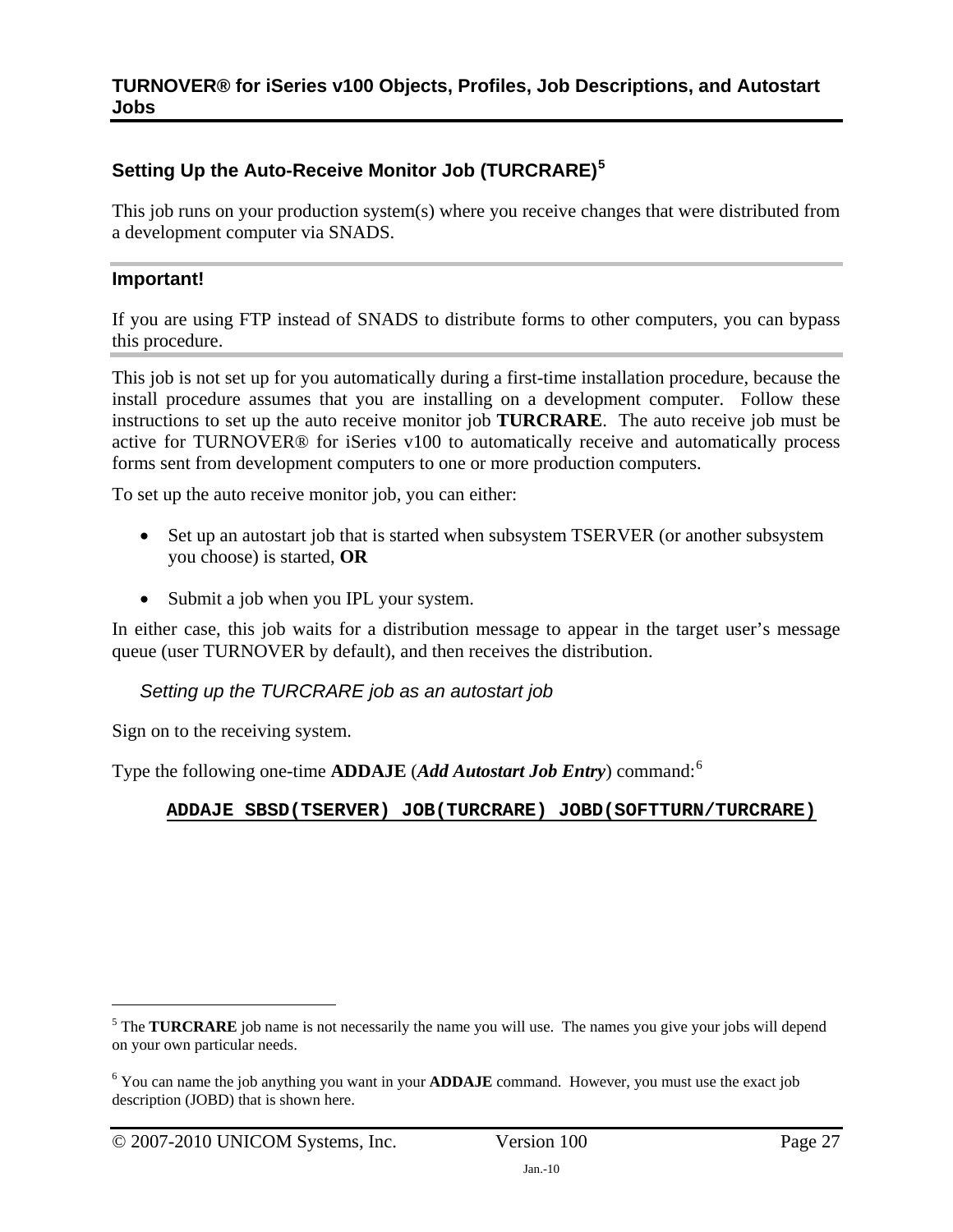# **Notes:**

- 1. Substitute the appropriate subsystem name for TSERVER, if different. Be sure to adjust the *Job queue* parameter of the TURCRARE job description in library SOFTTURN to identify the job queue associated with the subsystem you choose.
- 2. Substitute your product library for SOFTTURN, if different.
- 3. If this job is running, make sure the *Receive forms method* field is set to **\*AUTOSTART** and the *Automatically submit received forms* field is set to Y in the remote computer's system Receive distribution defaults. (On the remote production computer, select Main Menu option **11**, then option **1**; then select the production machine's system definition entry with option **9**.)
- 4. Note that the System Receive Distribution Default settings on a production system can be overridden by the sending system – either at the system or the application level, depending on whether the production system is set up to accept overrides. Check the *System Receive Distribution Defaults* settings on the production computer to avoid unexpected results.<sup>[7](#page-26-0)</sup>

# *Submitting TURCRARE as a standard job[8](#page-26-1)*

To submit the **TURCRARE** job without bringing down the subsystem, you can type this command or include it in your startup CL program:

#### **SBMJOB JOB(TURCRARE) JOBD(SOFTTURN/TURCRARE) JOBQ(QINTER) USER(TURNOVER) INLLIBL(\*JOBD) HOLD(\*NO) RQSDTA(\*JOBD)**

# Notes:

- 1. Realize that if you submit this job as a standard job, it does not restart when the subsystem is ended and restarted.
- 2. Substitute your product library for SOFTTURN, if different.
- 3. If you submit this as a standard job, make sure that the job queue allows a sufficient number of active jobs. Use the **DSPSBSD** (*Display Subsystem Description*) command and select *Job queue entries* to view the *Max Jobs* parameter.

<span id="page-27-0"></span><sup>7</sup> The sending system can override at the system OR application level if the *Allow override from sending system* field is set to **Y** in the production computer's *Receive Distribution Defaults*. 8

<span id="page-27-1"></span>Recommended only as a short-term solution.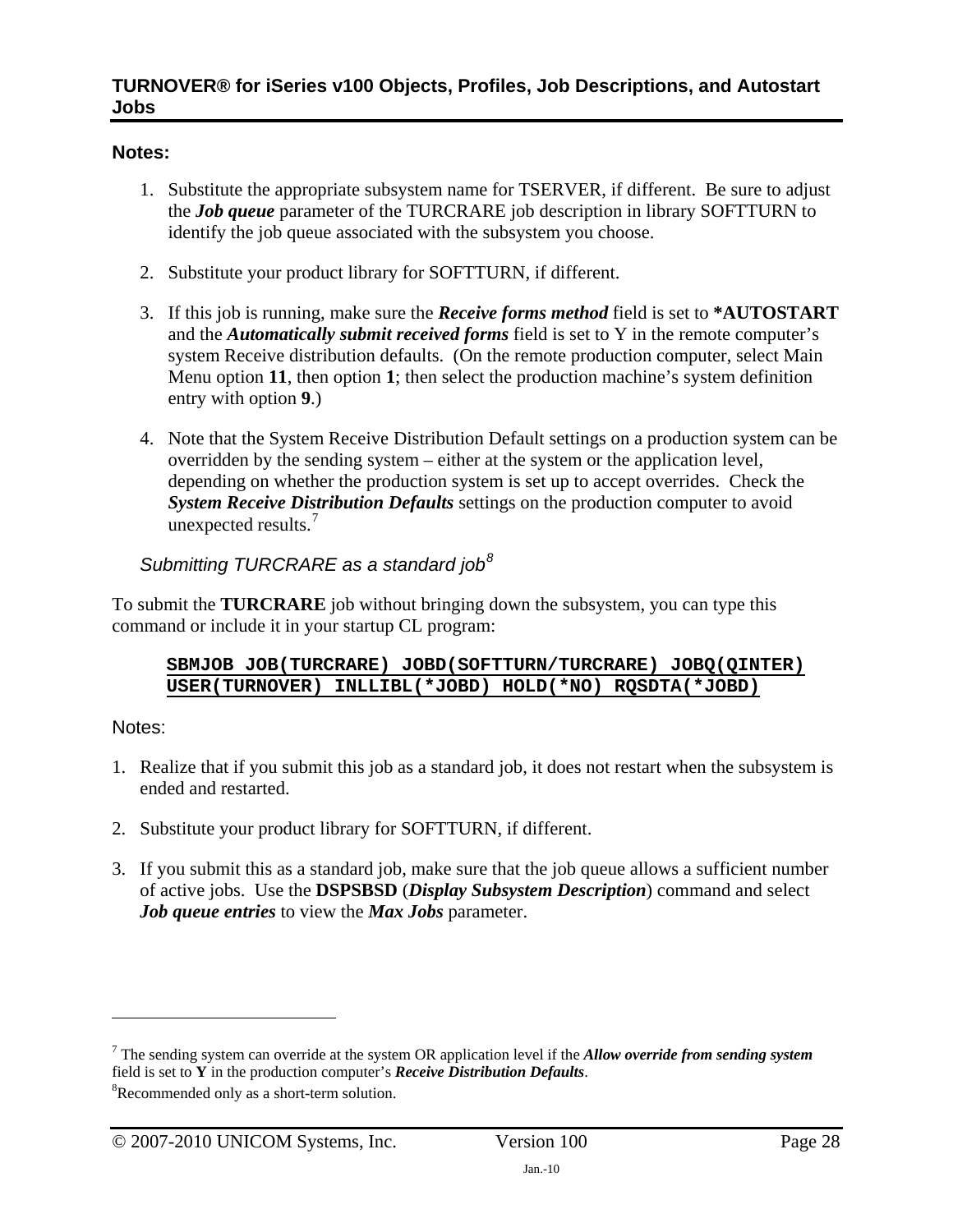- 4. The user profile you supply for the USER parameter must be the *Target User* for this system as it appears in the system distribution default entry on your development computer (see the *System Distribution Defaults* and the *Target User* parameter).
- 5. This command must be run when the target user is not signed on, because this job must be able to allocate the target user's message queue. If the target user signs on frequently and needs to have the message queue in break mode, consider using another user profile for the target user.
- 6. The auto receive process submits the RCVTONETF job to the job queue identified by the RCVJOBQ data area. In turn, the RCVTONETF job submits the TOAUTORCV job to the job queue identified in the TURNOVER job description. If you want to change the job queue to which **TURCRARE** submits its network file receive work, change **DTAARA RCVJOBQ** in library SOFTTURND (or your TURNOVER® for iSeries v100 data library). This data area is 20 characters long: ten characters for the job queue name, and ten for job queue library name.
- 7. Use the **WRKUSRJOB USER(***targetuserid***)** command to see the jobs that **TURCRARE**  submits when processing.

# **Setting Up the Escalation Queue Monitor Job (TURNESCQ)[9](#page-27-0)**

**Important:** Before following these instructions, make sure such a job was not already created during the installation procedure.

Follow these instructions if the Project system's escalation queue monitor is not running anywhere on your system, and you want to use TURNOVER® for iSeries v100's project escalation messaging features.

The escalation queue monitor reviews the *escalation queue* at intervals you determine to decide whether or not to send alarm messages or escalate a task's status or priority.

To set up the escalation queue monitor, you can either:

- Set up an autostart job that is started when subsystem TSERVER (or another subsystem you choose) is started, **OR**
- Submit a job when you IPL your system.

In either case, this job wakes up at the designated interval to process the escalation queue, then goes back to sleep.

<sup>&</sup>lt;sup>9</sup> The **TURNESCQ** job name is not necessarily the name you will use. The names you give your jobs will depend on your own particular needs.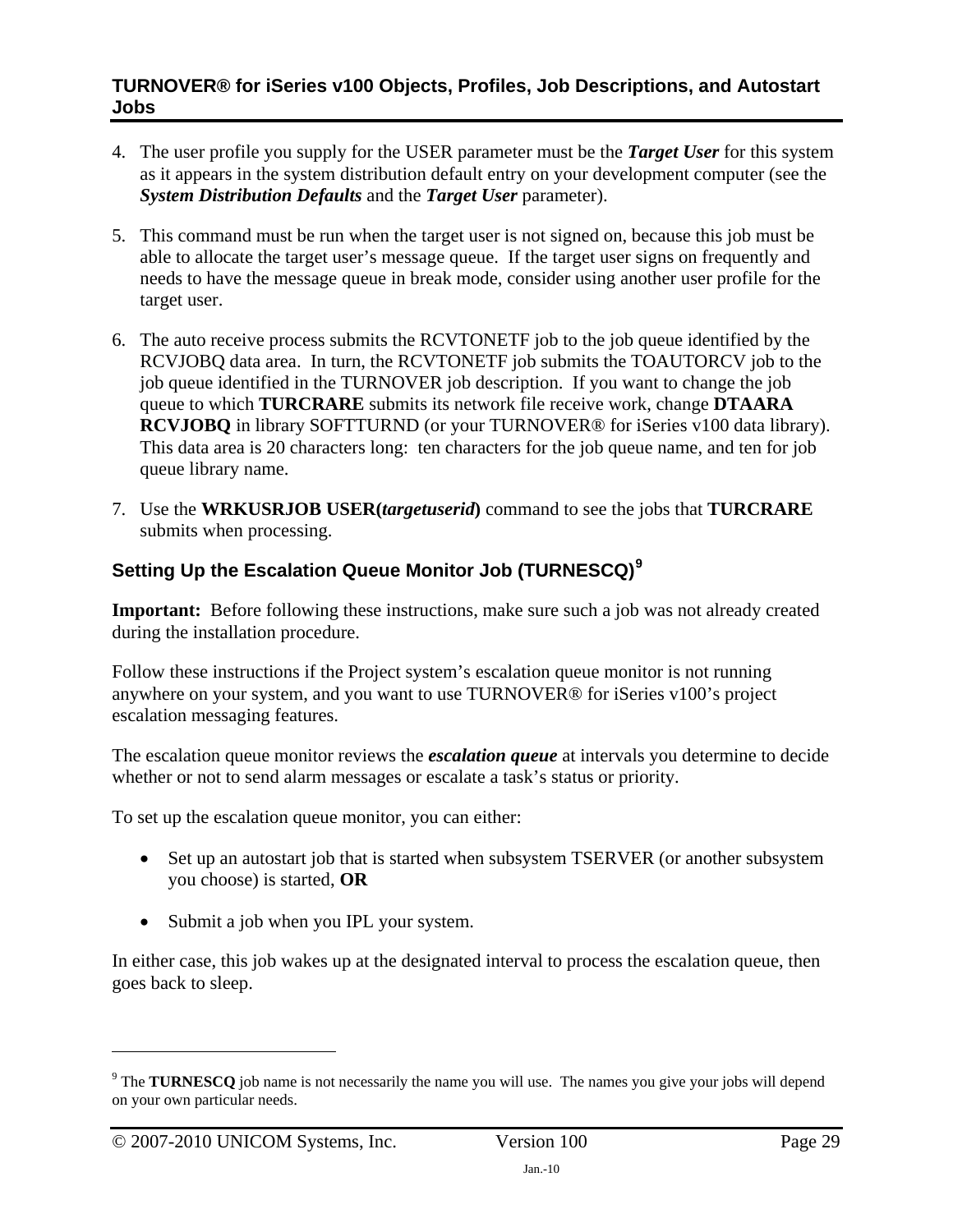*Setting up the TURNESCQ job as an autostart job* 

Type the following one-time **ADDAJE** (*Add Autostart Job Entry*) command:<sup>[10](#page-27-1)</sup>

## **ADDAJE SBSD(TSERVER) JOB(TURNESCQ) JOBD(SOFTTURN/TURNESCQ)**

## **Notes:**

- 1. Substitute the appropriate subsystem name for TSERVER, if different. Be sure to adjust the *Job queue* parameter of the **TURNESCQ** job description in library SOFTTURN to identify the job queue associated with the subsystem you choose.
- 2. Substitute your product library for SOFTTURN, if different.
- 3. If you are setting up one or more additional versions of the escalation queue monitor job to monitor the escalation queue for other TURNOVER® for iSeries v100 environments, be sure you have created and adjusted a job description and a user profile for the new job to use.

<span id="page-29-0"></span><sup>&</sup>lt;sup>10</sup> You can name the job anything you want in your **ADDAJE** command. However, you must use the exact job description (JOBD) that is shown here.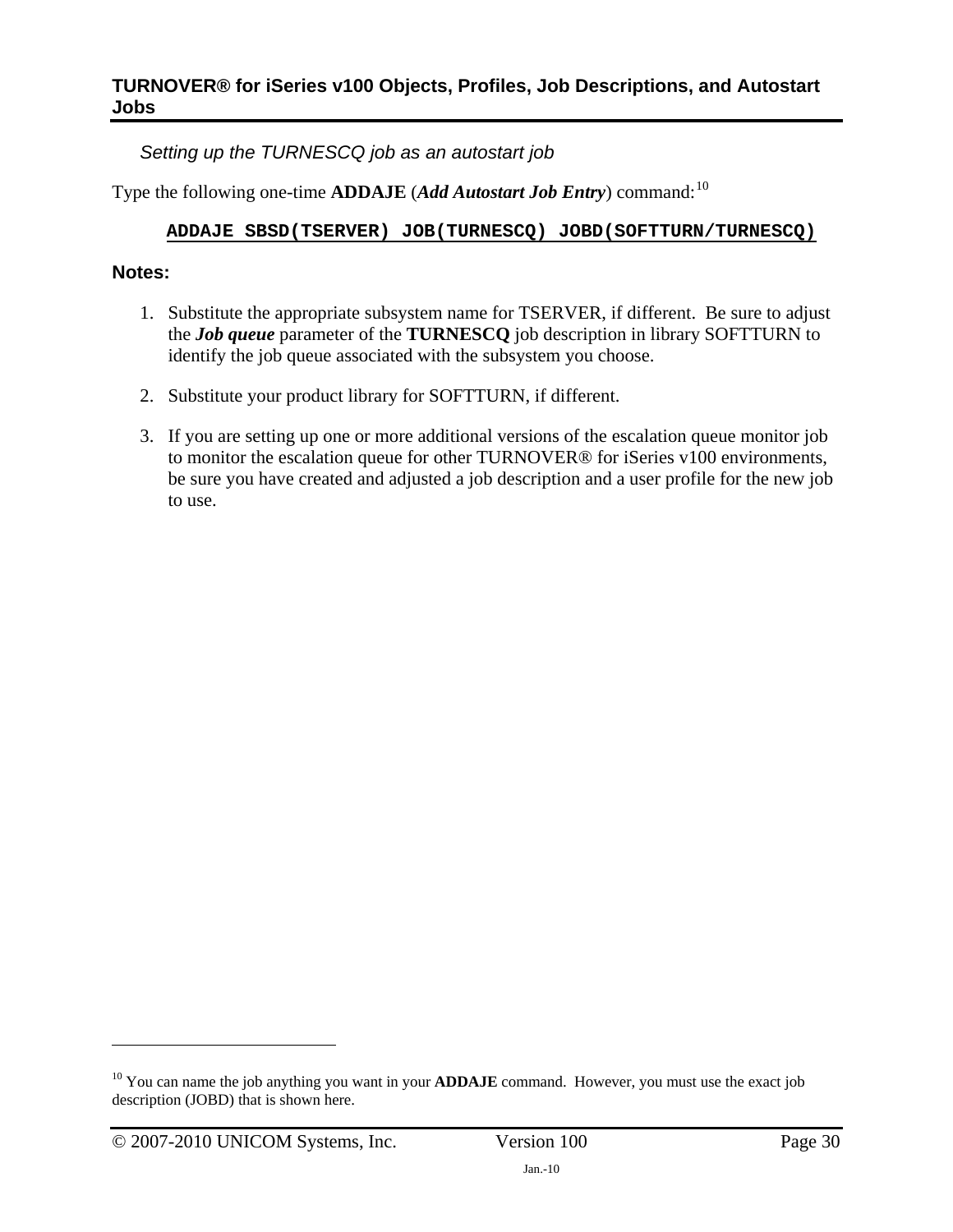# *Submitting TURNESCQ as a standard job[11](#page-29-0)*

To submit the **TURNESCQ** job without bringing down the subsystem, you can type this command or include it in your startup CL program:

#### **SBMJOB CMD(TSTRESCQ INTERVAL(900)) JOB(TURNESCQ) JOBD(SOFTTURN/TURNESCQ)**

#### **Notes:**

- 1. Realize that if you submit this job as a standard job, it does not restart when the subsystem is ended and restarted.
- 2. Substitute your product library for SOFTTURN, if different.
- 3. If you submit this as a standard job, make sure that the job queue allows a sufficient number of active jobs. Use the **DSPSBSD** (*Display Subsystem Description*) command and select *Job queue entries* to view the *Max Jobs* parameter.
- 4. Change the interval at any time by rerunning the **SBMJOB** command, specifying a new interval. If the escalation queue monitor is running, only the job's wake-up interval changes.

<span id="page-30-1"></span><span id="page-30-0"></span> $11$  Recommended only as a short-term solution.